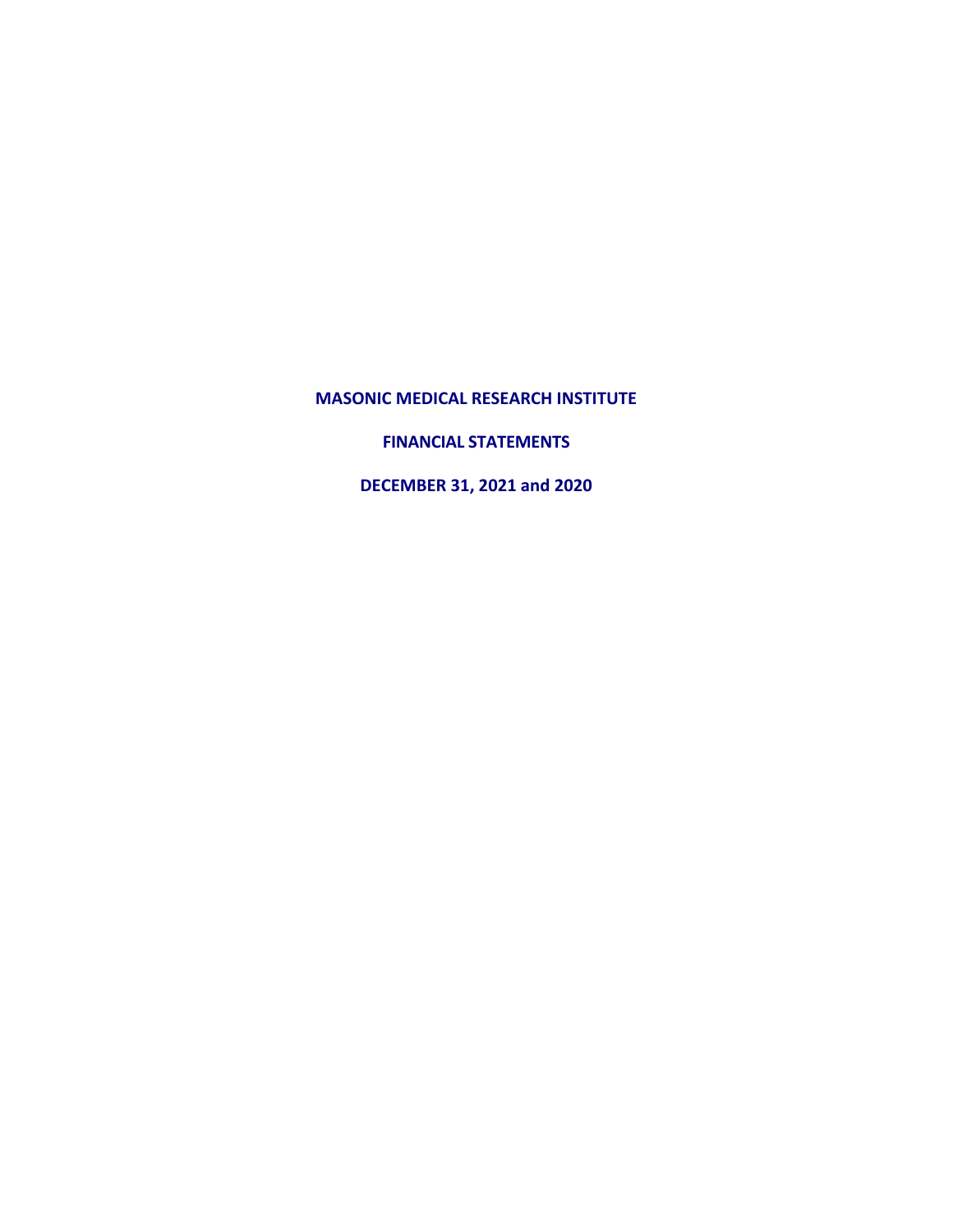# Lumsden **III**<br>McCormick

CERTIFIED PUBLIC ACCOUNTANTS

Cyclorama Building | 369 Franklin Street | Buffalo, NY 14202

p:716.856.3300 | f:716.856.2524 | www.LumsdenCPA.com

**INDEPENDENT AUDITORS' REPORT**

The Board of Directors Masonic Medical Research Laboratory, dba Masonic Medical Research Institute

#### **Opinion**

We have audited the balance sheets of Masonic Medical Research Laboratory, dba Masonic Medical Research Institute (the Institute) as of December 31, 2021 and 2020, and the related statements of activities, functional expenses, and cash flows for the years then ended, and the related notes to the financial statements.

In our opinion, the accompanying financial statements present fairly, in all material respects, the financial position of the Institute as of December 31, 2021 and 2020, and the changes in its net assets and cash flows for the years then ended, in accordance with accounting principles generally accepted in the United States of America.

#### **Basis for Opinion**

We conducted our audits in accordance with auditing standards generally accepted in the United States of America (GAAS) and the standards applicable to financial audits contained in *Government Auditing Standards,* issued by the Comptroller General of the United States. Our responsibilities under those standards are further described in the Auditors' Responsibilities for the Audit of the Financial Statements section of our report. We are required to be independent of the Institute and to meet our other ethical responsibilities, in accordance with the relevant ethical requirements relating to our audits. We believe that the audit evidence we have obtained is sufficient and appropriate to provide a basis for our audit opinion.

#### **Responsibilities of Management for the Financial Statements**

Management is responsible for the preparation and fair presentation of these financial statements in accordance with accounting principles generally accepted in the United States of America; this includes the design, implementation, and maintenance of internal control relevant to the preparation and fair presentation of financial statements that are free from material misstatement, whether due to fraud or error.

In preparing the financial statements, management is required to evaluate whether there are conditions or events, considered in the aggregate, that raise substantial doubt about the Institute's ability to continue as a going concern for one year after the date the financial statements are issued.

#### **Auditors' Responsibilities for the Audit of the Financial Statements**

Our objectives are to obtain reasonable assurance about whether the financial statements as a whole are free from material misstatement, whether due to fraud or error, and to issue an auditors' report that includes our opinion. Reasonable assurance is a high level of assurance but is not absolute assurance and therefore is not a guarantee that an audit conducted in accordance with GAAS and *Government Auditing Standards* will always detect a material misstatement when it exists. The risk of not detecting a material misstatement resulting from fraud is higher than for one resulting from error, as fraud may involve collusion, forgery, intentional omissions, misrepresentations, or the override of internal control. Misstatements are considered material if there is a substantial likelihood that, individually or in the aggregate, they would influence the judgment made by a reasonable user based on the financial statements.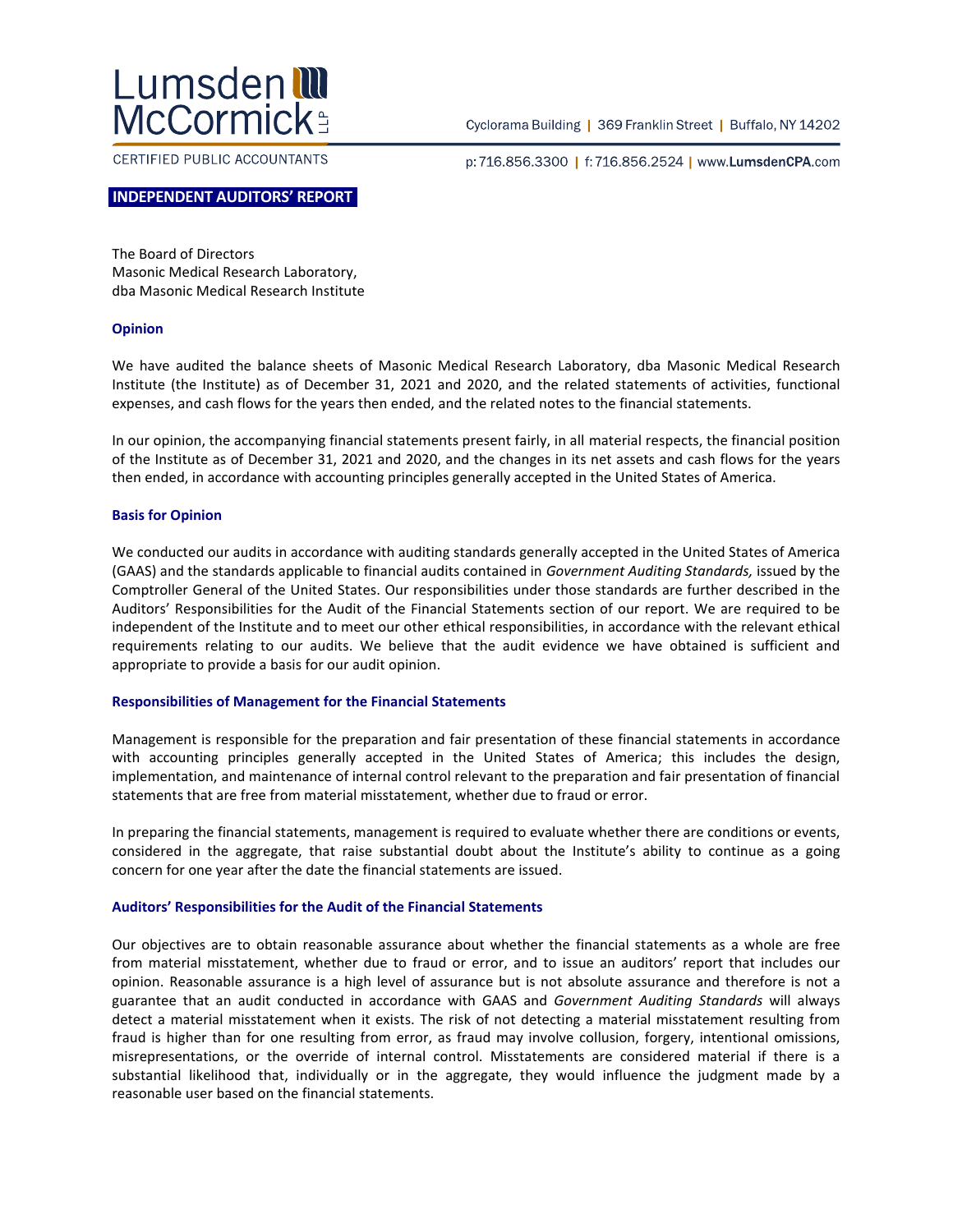In performing an audit in accordance with GAAS and *Government Auditing Standards*, we:

- Exercise professional judgment and maintain professional skepticism throughout the audit.
- Identify and assess the risks of material misstatement of the financial statements, whether due to fraud or error, and design and perform audit procedures responsive to those risks. Such procedures include examining, on a test basis, evidence regarding the amounts and disclosures in the financial statements.
- Obtain an understanding of internal control relevant to the audit in order to design audit procedures that are appropriate in the circumstances, but not for the purpose of expressing an opinion on the effectiveness of the Institute's internal control. Accordingly, no such opinion is expressed.
- Evaluate the appropriateness of accounting policies used and the reasonableness of significant accounting estimates made by management, as well as evaluate the overall presentation of the financial statements.
- Conclude whether, in our judgment, there are conditions or events, considered in the aggregate, that raise substantial doubt about the Institute's ability to continue as a going concern for a reasonable period of time.

We are required to communicate with those charged with governance regarding, among other matters, the planned scope and timing of the audit, significant audit findings, and certain internal control related matters that we identified during the audit.

#### **Supplementary Information**

Our audit was conducted for the purpose of forming an opinion on the financial statements as a whole. The accompanying schedule of expenditures of federal awards, as required by Title 2 U.S. *Code of Federal Regulations* Part 200, *Uniform Administrative Requirements, Cost Principles, and Audit Requirements for Federal Awards* (Uniform Guidance) is presented for purposes of additional analysis and is not a required part of the financial statements. Such information is the responsibility of management and was derived from and relates directly to the underlying accounting and other records used to prepare the financial statements. The information has been subjected to the auditing procedures applied in the audit of the financial statements and certain additional procedures, including comparing and reconciling such information directly to the underlying accounting and other records used to prepare the financial statements or to the financial statements themselves, and other additional procedures in accordance with auditing standards generally accepted in the United States of America. In our opinion, the schedule of expenditures of federal awards is fairly stated, in all material respects, in relation to the financial statements as a whole.

#### **Other Reporting Required by** *Government Auditing Standards*

In accordance with *Government Auditing Standards*, we have also issued our report dated March 23, 2022 on our consideration of the Institute's internal control over financial reporting and on our tests of its compliance with certain provisions of laws, regulations, contracts, grant agreements, and other matters. The purpose of that report is to describe the scope of our testing of internal control over financial reporting and compliance and the results of that testing, and not to provide an opinion on the effectiveness of the Institute's internal control over financial reporting or on compliance. That report is an integral part of an audit performed in accordance with *Government Auditing Standards* in considering the Institute's internal control over financial reporting and compliance.

fumilen & McCornick, 220

March 23, 2022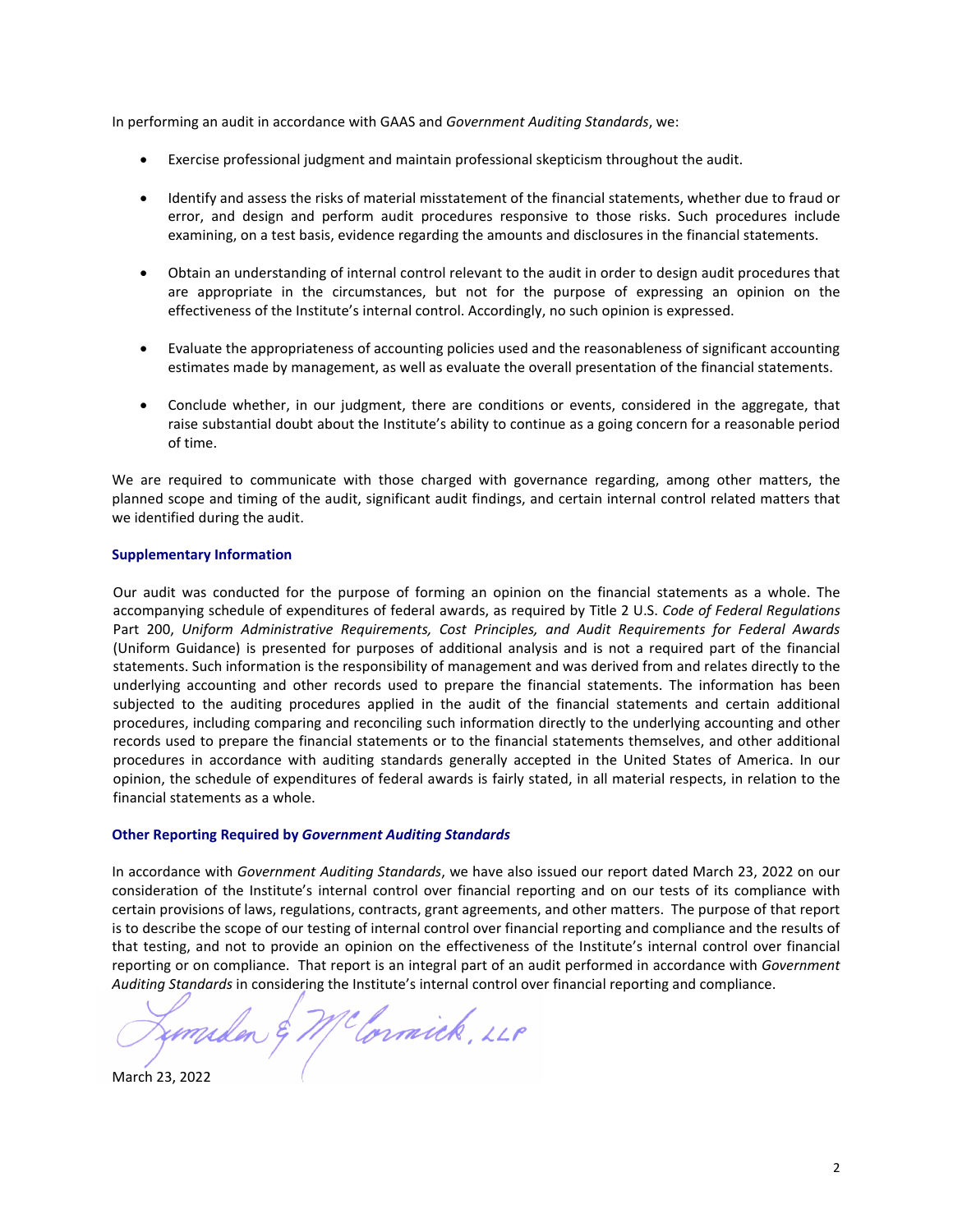# **Balance Sheets**

| December 31,                               | 2021                | 2020             |
|--------------------------------------------|---------------------|------------------|
|                                            |                     |                  |
| <b>Assets</b>                              |                     |                  |
| <b>Current assets:</b>                     |                     |                  |
| Cash                                       | \$<br>702,927       | \$<br>1,401,317  |
| Receivables (Note 2)                       | 3,846,045           | 3,071,059        |
| Prepaid expenses and other assets          | 157,992             | 213,524          |
|                                            | 4,706,964           | 4,685,900        |
| Investments (Note 3)                       | 32,635,484          | 28,899,883       |
| Charitable gift annuities (Note 4)         | 367,633             | 368,399          |
| Property and equipment, net (Note 5)       | 16,557,355          | 16,994,343       |
| Cash value of life insurance               | 1,079,758           | 1,048,144        |
|                                            | 55,347,194 \$<br>-S | 51,996,669       |
| <b>Liabilities and Net Assets</b>          |                     |                  |
| <b>Current liabilities:</b>                |                     |                  |
| Current portion of long-term debt (Note 6) | \$                  | \$<br>11,943,158 |
| Accounts payable                           | 684,648             | 397,540          |
| Accrued expenses                           | 287,760             | 480,014          |
| Deferred revenue                           | 12,601              | 16,066           |
|                                            | 985,009             | 12,836,778       |
| Long-term debt (Note 6)                    | 11,943,158          |                  |
| Charitable gift annuities (Note 4)         | 139,331             | 149,518          |
| <b>Net assets:</b>                         |                     |                  |
| Without donor restrictions                 | 33,550,158          | 31,144,256       |
| With donor restrictions (Note 8)           | 8,729,538           | 7,866,117        |
|                                            | 42,279,696          | 39,010,373       |
|                                            | \$<br>55, 347, 194  | \$<br>51,996,669 |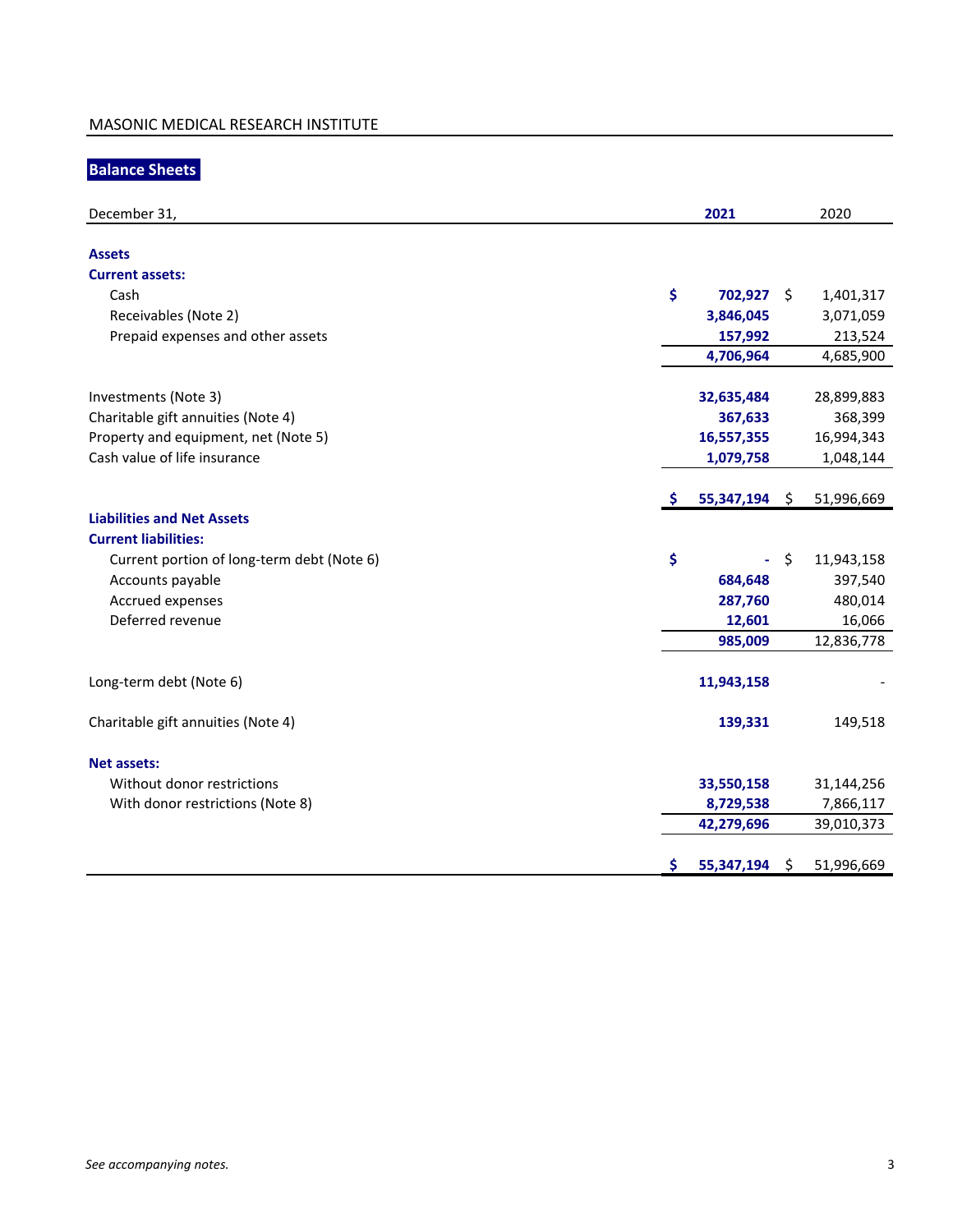# **Statements of Activities**

| For the years ended December 31,                      | 2021             |      | 2020        |
|-------------------------------------------------------|------------------|------|-------------|
|                                                       |                  |      |             |
| Net assets without donor restrictions:                |                  |      |             |
| Revenues, gains and support:                          |                  |      |             |
| Contributions:                                        |                  |      |             |
| Masonic Brotherhood Foundation, Inc.                  | \$<br>47,302 \$  |      | 105,587     |
| Legacies and bequests                                 | 1,105,058        |      | 690,767     |
| Grants                                                | 4,748,356        |      | 2,029,171   |
| Other                                                 | 389,404          |      | 330,554     |
| Laboratory service fees                               | 1,589,622        |      | 2,453,912   |
| Paycheck Protection Program Ioan forgiveness (Note 7) | 703,322          |      | 637,290     |
| Investment earnings, net                              | 2,820,831        |      | 645,033     |
| Other income                                          | 25,893           |      | 7,106       |
| Net assets released from restrictions                 | 327,271          |      | 318,676     |
| Total revenues, gains, and support                    | 11,757,059       |      | 7,218,096   |
| Expenses:                                             |                  |      |             |
| Program services - research and education             | 6,656,679        |      | 6,586,479   |
| Management and general                                | 2,054,846        |      | 1,983,135   |
| Public relations and development                      | 639,632          |      | 504,888     |
| <b>Total expenses</b>                                 | 9,351,157        |      | 9,074,502   |
| Change in net assets without donor restrictions       | 2,405,902        |      | (1,856,406) |
| <b>Net assets with donor restrictions:</b>            |                  |      |             |
| Contributions                                         | 243,299          |      | 74,024      |
| Investment earnings, net                              | 947,393          |      | 301,143     |
| Net assets released from restrictions                 | (327, 271)       |      | (318, 676)  |
| Change in net assets with donor restrictions          | 863,421          |      | 56,491      |
| <b>Change in net assets</b>                           | 3,269,323        |      | (1,799,915) |
| Net assets - beginning                                | 39,010,373       |      | 40,810,288  |
| Net assets - ending                                   | \$<br>42,279,696 | - \$ | 39,010,373  |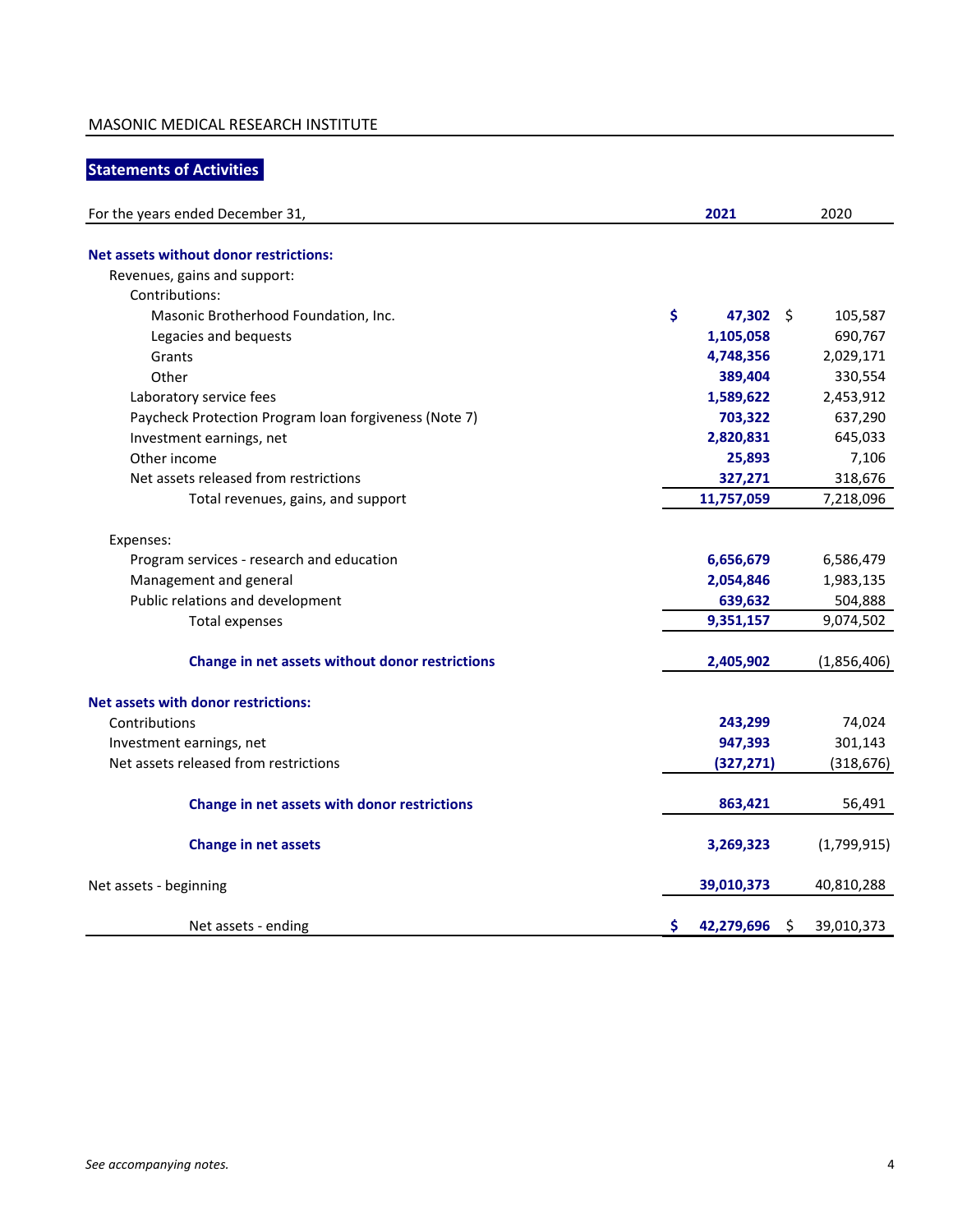#### **Statements of Functional Expenses**

| For the years ended December 31,           | 2021<br>2020 |                            |     |                            |    |                         |     |                |                     |    |                            |    |                         |    |           |
|--------------------------------------------|--------------|----------------------------|-----|----------------------------|----|-------------------------|-----|----------------|---------------------|----|----------------------------|----|-------------------------|----|-----------|
|                                            |              | Program<br><b>Services</b> |     | <b>Supporting Services</b> |    |                         |     |                | Program<br>Services |    | <b>Supporting Services</b> |    |                         |    |           |
|                                            |              | <b>Research and</b>        |     | <b>Management</b>          |    | <b>Public Relations</b> |     |                | Research and        |    | Management                 |    | <b>Public Relations</b> |    |           |
|                                            |              | <b>Education</b>           |     | and General                |    | and Development         |     | <b>Total</b>   | Education           |    | and General                |    | and Development         |    | Total     |
| <b>Salaries</b>                            |              | 2,501,690                  | \$. | 994,176                    | Ŝ. | 376,792                 | -S. | 3,872,658 \$   | 2,398,005           | S. | 1,070,715                  | Ŝ. | 253,143                 | Ŝ. | 3,721,863 |
| Payroll taxes and fringe benefits          |              | 583,932                    |     | 241,811                    |    | 88,843                  |     | 914,586        | 600,629             |    | 238,352                    |    | 49,380                  |    | 888,361   |
| Total salaries and related expenses        |              | 3,085,622                  |     | 1,235,987                  |    | 465,635                 |     | 4,787,244      | 2,998,634           |    | 1,309,067                  |    | 302,523                 |    | 4,610,224 |
| Research expenses                          |              | 1,405,024                  |     |                            |    |                         |     | 1,405,024      | 1,526,099           |    |                            |    |                         |    | 1,526,099 |
| Buildings and grounds operations           |              | 199,236                    |     | 71,052                     |    | 7,127                   |     | 277,415        | 166,323             |    | 42,580                     |    | 6,570                   |    | 215,473   |
| Equipment and repairs                      |              | 101,918                    |     | 24,701                     |    | 2,089                   |     | 128,708        | 183,792             |    | 47,534                     |    | 2,842                   |    | 234,168   |
| Office expenses                            |              | 58,949                     |     | 109,210                    |    | 29,292                  |     | 197,451        | 53,554              |    | 95,135                     |    | 31,156                  |    | 179,845   |
| Conferences, travel and meals              |              | 30,213                     |     | 44,228                     |    | 5,148                   |     | 79,589         | 26,478              |    | 34,583                     |    | 22,569                  |    | 83,630    |
| Professional fees and outside services     |              | 12,788                     |     | 289,533                    |    | 11,325                  |     | 313,646        | 88,223              |    | 234,331                    |    | 50,442                  |    | 372,996   |
| Publicity, promotion and sponsorships      |              | 5,113                      |     |                            |    | 86,915                  |     | 92,028         | 7,534               |    | 16,366                     |    | 63,493                  |    | 87,393    |
| Insurance                                  |              | 54,381                     |     | 36,083                     |    | 1,966                   |     | 92,430         | 41,753              |    | 28,543                     |    | 1,792                   |    | 72,088    |
| Depreciation                               |              | 1,502,163                  |     | 137,464                    |    | 18,542                  |     | 1,658,169      | 1,288,157           |    | 106,145                    |    | 14,990                  |    | 1,409,292 |
| Interest                                   |              | 199,925                    |     | 52,471                     |    | 6,631                   |     | 259,027        | 205,566             |    | 53,948                     |    | 6,818                   |    | 266,332   |
| Loss on disposal of property and equipment |              |                            |     | 37,724                     |    |                         |     | 37,724         |                     |    |                            |    |                         |    |           |
| Miscellaneous                              |              | 1,347                      |     | 16,393                     |    | 4,962                   |     | 22,702         | 366                 |    | 14,903                     |    | 1,693                   |    | 16,962    |
|                                            |              | 6,656,679                  |     | 2,054,846                  |    | 639,632                 |     | $9,351,157$ \$ | 6,586,479           |    | 1,983,135                  |    | 504,888                 |    | 9,074,502 |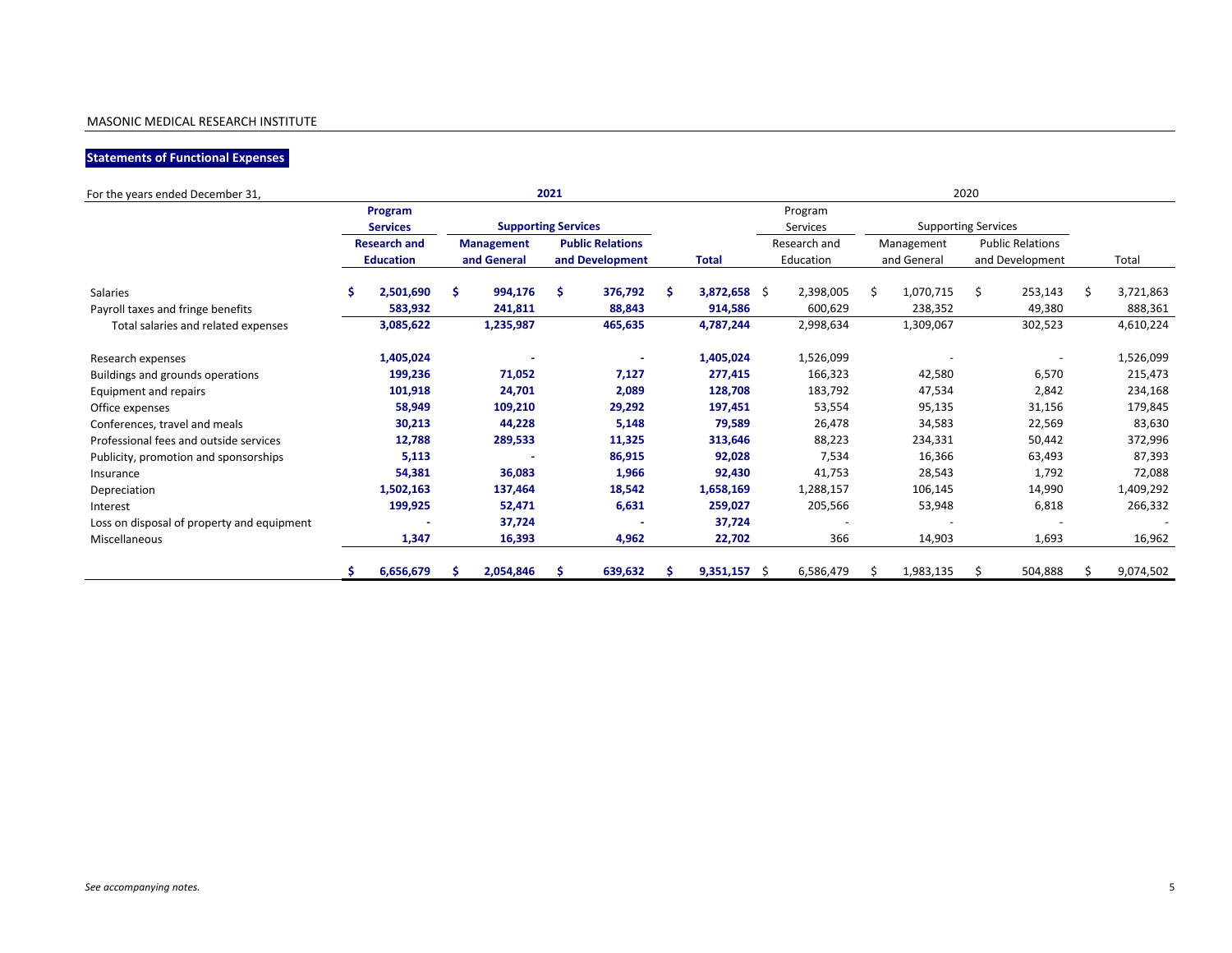# **Statements of Cash Flows**

| For the years ended December 31,                                                             | 2021                 | 2020            |
|----------------------------------------------------------------------------------------------|----------------------|-----------------|
| <b>Operating activities:</b>                                                                 |                      |                 |
| Change in net assets                                                                         | \$<br>$3,269,323$ \$ | (1,799,915)     |
| Adjustments to reconcile change in net assets to                                             |                      |                 |
| net cash flows from operating activities:                                                    |                      |                 |
| Paycheck Protection Program loan forgiveness                                                 | (703, 322)           | (637, 290)      |
| Depreciation                                                                                 | 1,658,169            | 1,409,292       |
|                                                                                              | 37,724               |                 |
| Loss on disposal of property and equipment                                                   |                      |                 |
| Net realized and unrealized gains on investments<br>Increase in cash value of life insurance | (2,864,120)          | (224, 651)      |
|                                                                                              | (31, 614)            | (36, 862)       |
| Charitable gift annuities                                                                    | (9,421)              | (20, 210)       |
| Changes in other operating assets and liabilities:                                           |                      |                 |
| Receivables                                                                                  | (774, 986)           | 848,851         |
| Prepaid expenses and other assets                                                            | 55,532               | (102, 865)      |
| Accounts payable                                                                             | 287,108              | 101,703         |
| Accrued expenses                                                                             | (192, 254)           | 249,208         |
| Deferred revenue                                                                             | (3, 465)             | 16,066          |
| <b>Net operating activities</b>                                                              | 728,674              | (196, 673)      |
| <b>Investing activities:</b>                                                                 |                      |                 |
| Property and equipment purchases                                                             | (1, 258, 905)        | (4,071,932)     |
| Proceeds from sales of investments                                                           | 8,211,872            | 10,367,149      |
| Purchases of investments                                                                     | (9,083,353)          | (6, 265, 195)   |
| <b>Net investing activities</b>                                                              | (2, 130, 386)        | 30,022          |
| <b>Financing activities:</b>                                                                 |                      |                 |
| Proceeds from Paycheck Protection Program loan                                               | 703,322              | 637,290         |
| Payments on long-term debt                                                                   |                      | (999, 121)      |
| Proceeds from issuance of long-term debt                                                     |                      | 1,702,293       |
| <b>Net financing activities</b>                                                              | 703,322              | 1,340,462       |
| Net change in cash                                                                           | (698, 390)           | 1,173,811       |
| Cash - beginning                                                                             | 1,401,317            | 227,506         |
| Cash - ending                                                                                | \$<br>702,927        | \$<br>1,401,317 |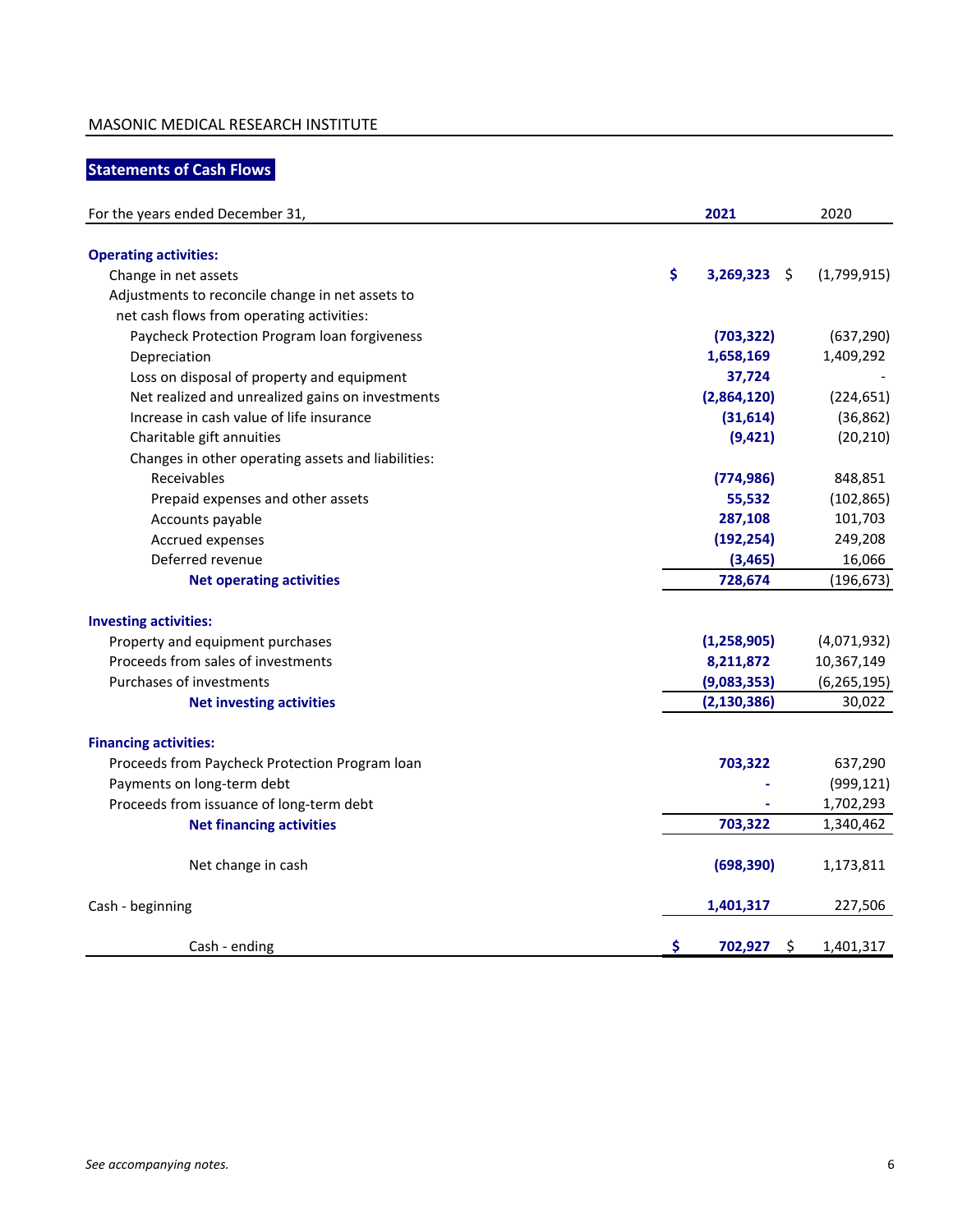#### **Notes to Financial Statements**

#### **1. Summary of Significant Accounting Policies:**

#### **Organization:**

Masonic Medical Research Laboratory, dba Masonic Medical Research Institute (the Institute), located in Utica, New York, is dedicated to improving the health and quality of life for all humankind. The Institute's primary mission is to conduct high-quality, basic biomedical research aimed at generating knowledge and information necessary for development of the medical cures and treatments of tomorrow. Between June 2020 and June 2021, the Institute performed COVID-19 testing and generated laboratory service fee revenue to support the needs of the local healthcare system and to obtain positive COVID-19 samples used for research to determine the long-term effects of the virus on the heart and other organs.

#### **Subsequent Events:**

The Institute has evaluated events and transactions for potential recognition or disclosure through March 23, 2022, the date the financial statements were available to be issued.

#### **Cash:**

Cash in financial institutions may exceed insured limits at various times during the year and subject the Institute to concentrations of credit risk.

#### **Investments:**

Investments represent marketable securities stated at fair value on a recurring basis as determined by quoted prices in active markets. Investment securities are exposed to interest rate, market, and credit risks. Due to the level of risk associated with certain investment securities and the level of uncertainty related to changes in the value of investment securities, it is at least reasonably possible that changes in values in the near term could materially affect the amounts reported in the accompanying financial statements.

#### **Property and Equipment:**

Property and equipment is stated at cost or fair market value at the date of donation, net of accumulated depreciation. Depreciation is computed by the straight-line method over estimated service lives.

#### **Net Assets:**

The Institute reports information regarding its financial position and activities according to two classes of net assets: net assets without donor restrictions and net assets with donor restrictions.

Net assets with donor restrictions include those whose use has been limited by donors to a specific time period, purpose, or those to be maintained in perpetuity by the Institute.

#### **Contributions:**

Contributions, including unconditioned promises to give, are reported at fair value at the date the contribution is made. Contributions are recorded as restricted if they are received with donor stipulations that limit their use. When a donor restriction expires, net assets with donor restrictions are reclassified as net assets without donor restrictions and reported in the statements of activities as net assets released from restrictions. Donor restricted contributions whose restrictions are met within the same year as received are reported as contributions without donor restrictions in the accompanying statements of activities.

Unconditional promises to give that are expected to be collected within one year are recorded as contributions receivable at their net realizable value. Unconditional promises to give that are expected to be collected in future years are recorded at the present value of estimated future cash flows. The discounts on those amounts are computed using an appropriate interest rate applicable to the year in which the promise is received. Amortization of the discount is included in contribution revenue.

The Institute also receives grants from governments, pharmaceutical companies, and other nonprofit organizations. These conditional contributions are recognized as revenue when allowable expenditures are incurred. The grant awards and reimbursements are subject to various compliance and financial audits by the funding source. Management believes no significant adjustments to recognized amounts are necessary. In 2021, the Institute recognized \$3,000,000 of grant revenue from Empire State Development and amounts totaling \$3,000,000 are included in receivables on the accompanying 2021 balance sheet.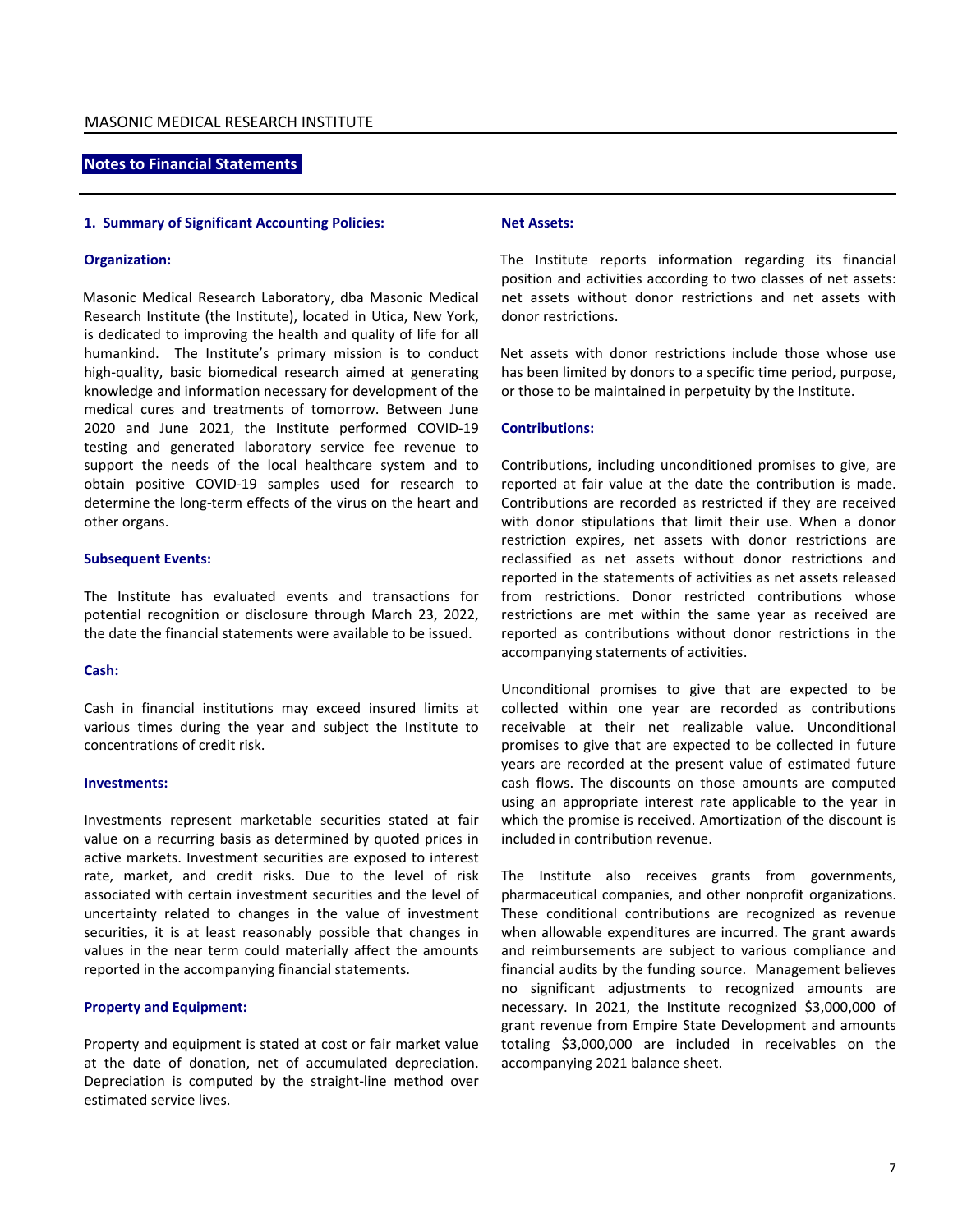#### **Laboratory Service Fees and Related Receivables:**

Laboratory service fees were recognized for COVID-19 tests performed based on contract prices and terms established with a local healthcare system. Payment from the healthcare system was generally due within 90 days of billing.

Laboratory service fees receivable were stated at the amount management expected to collect from outstanding balances (see Note 2). No allowance for doubtful collections was deemed necessary at December 31, 2020. No receivables were outstanding at December 31, 2021.

#### **Functional Expense Allocation:**

The Institute's costs of providing its various programs and activities have been summarized on a functional basis in the statements of functional expenses. Accordingly, certain costs have been allocated among the programs and supporting services benefited. Those costs include depreciation, which is allocated on an estimated square footage basis, and certain other expenses allocated based on employee time and effort.

#### **Tax Status:**

The Institute is a 501(c)(3) corporation generally exempt from income taxes under Section 501(a) of the Internal Revenue Code.

#### **Use of Estimates:**

The preparation of financial statements in conformity with accounting principles generally accepted in the United States of America requires management to make estimates and assumptions that affect the amounts reported in the financial statements and accompanying notes. Actual results could differ from those estimates.

#### **2. Receivables:**

|                         |   | 2021      | 2020 |           |  |
|-------------------------|---|-----------|------|-----------|--|
| Contributions:          |   |           |      |           |  |
| Grants                  | Ś | 3,320,334 | S    | 505,774   |  |
| Others                  |   | 483,945   |      | 921,545   |  |
| Laboratory service fees |   |           |      | 1,622,772 |  |
| Accrued interest        |   | 21,759    |      | 20,844    |  |
| Other receivables       |   | 20,007    |      | 124       |  |
|                         |   | 3.846.045 |      | 3,071,059 |  |

#### **3. Investments:**

|                            | 2021       | 2020       |
|----------------------------|------------|------------|
| Cash and cash equivalents  | 1,891,519  | 2,009,668  |
| <b>Mutual funds</b>        | 4,757,621  | 3,846,603  |
| Equity securities          | 24,870,268 | 21,983,683 |
| U.S. government securities | 1,116,076  | 1,059,929  |
|                            | 32,635,484 | 28,899,883 |

The following summarizes investment return and its classification in the statements of activities:

|                        | 2021                                        |                      |            |                                          |  |  |  |
|------------------------|---------------------------------------------|----------------------|------------|------------------------------------------|--|--|--|
|                        | <b>Without Donor</b><br><b>Restrictions</b> |                      |            | <b>With Donor</b><br><b>Restrictions</b> |  |  |  |
| Dividends and interest | Ś                                           | 676,990              | Ś          | 227,114                                  |  |  |  |
| Net realized gains     |                                             | 437,045              |            | 136,763                                  |  |  |  |
| Net unrealized gains   |                                             | 1,706,796            |            | 583,516                                  |  |  |  |
|                        | \$                                          | 2,820,831            | \$         | 947,393                                  |  |  |  |
|                        |                                             | 2020                 |            |                                          |  |  |  |
|                        |                                             | <b>Without Donor</b> | With Donor |                                          |  |  |  |
|                        | <b>Restrictions</b>                         |                      |            | <b>Restrictions</b>                      |  |  |  |
| Dividends and interest | Ś                                           | 545,773              | Ś          | 175,752                                  |  |  |  |
| Net realized losses    |                                             | (36, 651)            |            | (48, 765)                                |  |  |  |
| Net unrealized gains   |                                             | 135,911              |            | 174,156                                  |  |  |  |
|                        | \$                                          | 645,033              | \$         | 301,143                                  |  |  |  |

#### **4. Charitable Gift Annuities:**

The Institute administers a charitable gift annuity plan whereby donors may contribute assets in exchange for the right to receive a fixed dollar annual return during their lifetimes. A portion of contributed assets is considered to be a charitable contribution for income tax purposes for the donor. The difference between the amount provided for the gift annuity and the liability for future payments, determined on an actuarial basis, is recognized as a contribution with donor restrictions at the date of the gift. Upon the death of the annuitant (or last joint annuitant), income distributions cease. State mandated reserves related to charitable gift annuity agreements are maintained at the required level.

The assets and liabilities of the planned giving program as of December 31, 2021 are \$367,633 and \$139,331. The assets and liabilities of the planned giving program as of December 31, 2020 were \$368,399 and \$149,518.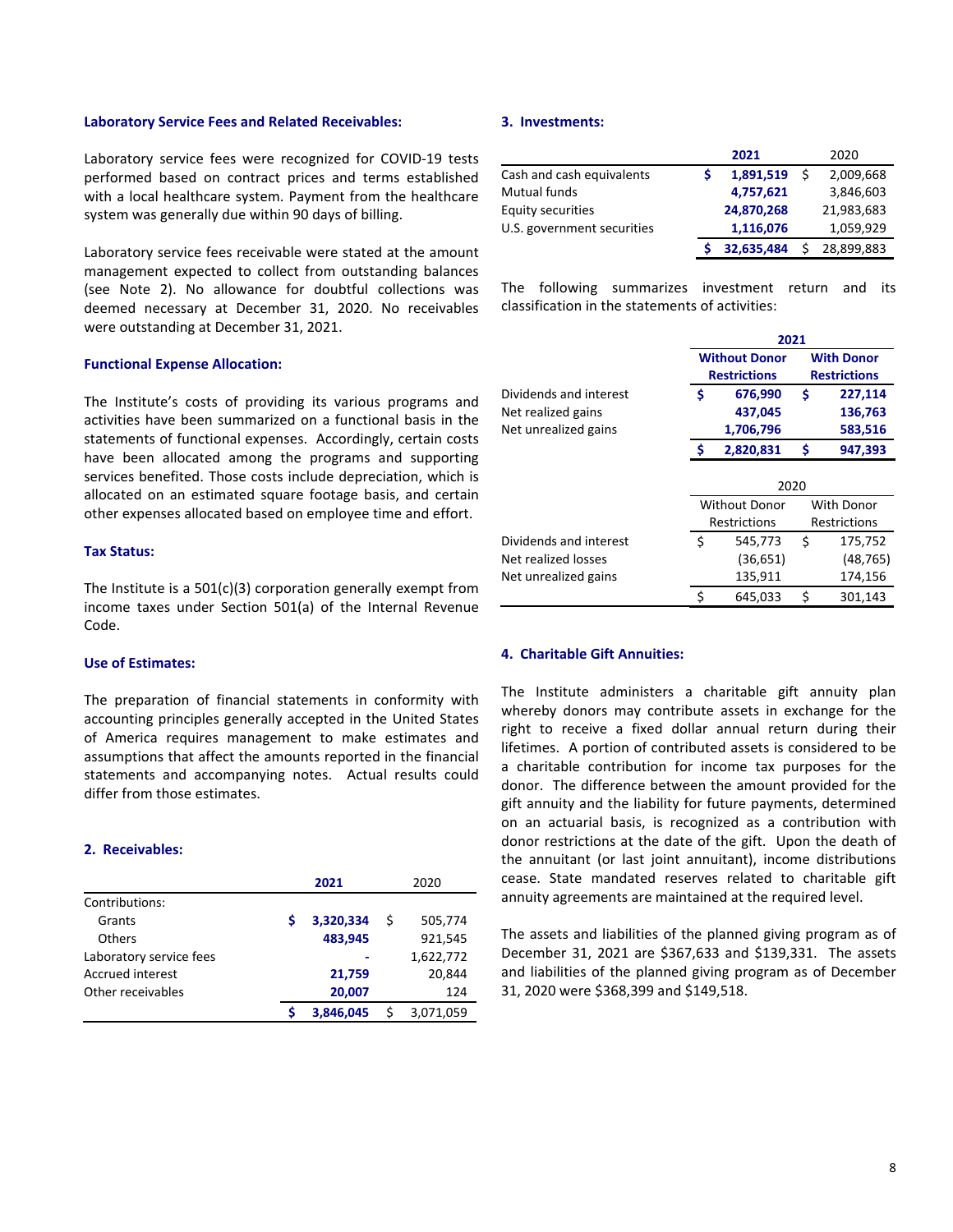#### **5. Property and Equipment:**

|                                   | 2021       | 2020         |
|-----------------------------------|------------|--------------|
| <b>Buildings and improvements</b> | 16,197,169 | \$16,623,778 |
| Equipment                         | 8,022,039  | 9,968,070    |
| <b>Furniture and fixtures</b>     | 189,832    | 437,257      |
| Vehicles                          | 75,076     | 75,076       |
| Construction in progress          | 938,191    | 78,500       |
|                                   | 25,422,307 | 27,182,681   |
| Less accumulated depreciation     | 8,864,952  | 10,188,338   |
|                                   | 16,557,355 | \$16.994.343 |

Interest totaling and \$41,488 was capitalized during the year ended December 31, 2020. Construction in progress at December 31, 2021 relates to costs for a renovation project expected to be completed in 2022 with an estimated cost of \$1,570,000 to be partially funded with governmental grants.

#### **6. Long-Term Debt:**

The Institute has available a \$12,000,000 bank revolving line note to finance renovations of its building completed in 2020. The note carries interest at 1% below prime (2% above the one-month LIBOR rate in 2020) and is secured by specific Institute investments valued at \$16,833,000 at December 31, 2021 (\$18,003,000 at December 31, 2020). The original note was due in October 2021 and was renegotiated to monthly interest-only payments through October 2023, at which time the principal balance is due. Amounts outstanding at December 31, 2021 and 2020 totaled and \$11,943,158.

#### **7. Paycheck Protection Program Loans:**

In April 2020, the Institute received a loan totaling \$637,290 from the Small Business Administration (SBA) under the Paycheck Protection Program (PPP) of the Coronavirus Aid, Relief and Economic Security (CARES) Act, in response to the pandemic described in Note 14. The Institute met the requirements of forgiveness as of December 2020 and recognized income in 2020. During 2021, the Institute received a second PPP loan totaling \$703,322. The loan was forgiven by the SBA in September 2021 and is recognized as income in 2021.

#### **8. Net Assets with Donor Restrictions:**

Net assets with donor restrictions are for the following purposes or periods:

|                                             | 2021      | 2020                          |
|---------------------------------------------|-----------|-------------------------------|
| Subject to expenditure for research         |           | <b>3,237,723</b> \$ 3,011,611 |
| Subject to the passage of time              | 460,369   | 390,456                       |
| Subject to the Institute's spending         |           |                               |
| policy and appropriation:                   |           |                               |
| Investment in perpetuity                    |           |                               |
| (including amounts above the                |           |                               |
| original gift value of \$3,007,271),        |           |                               |
| which, once appropriated, is                |           |                               |
| expendable to support research              |           |                               |
| (see Note 9)                                | 5,031,446 | 4,464,050                     |
| Total net assets with donor restrictions \$ | 8,729,538 | 7,866,117                     |

#### **9. Endowment Assets:**

The Institute's restricted endowment assets arise from donorrestricted endowments invested in perpetuity. The Institute has adopted investment and spending policies for endowment assets that attempt to provide returns sufficient to address the purposes of the assets over the long-term. The Institute seeks to distribute up to 5% of total endowment market value annually, while maintaining the purchasing power of the endowment assets over the long-term.

The Institute has interpreted the New York Prudent Management of Institutional Funds Act (NYPMIFA) as requiring the preservation of the fair value of the original donor restricted endowment gift as of the gift date, absent explicit donor stipulations to the contrary. As a result of this interpretation, the Institute classifies as perpetual endowment (a) the original value of gifts donated to the perpetual endowment, (b) the original value of subsequent gifts to the perpetual endowment, and (c) accumulations to the perpetual endowment made in accordance with the direction of a donor gift instrument at the time the accumulation is added to the fund.

Investment earnings of perpetual endowment funds are monitored and appropriated for expenditure by the Institute in a manner consistent with the standard of prudence prescribed by NYPMIFA. In accordance with NYPMIFA, the Institute considers the following factors to appropriate or accumulate donor-restricted endowment funds:

- Duration and preservation of the fund
- Purposes of the Institute and the fund
- General economic conditions
- Possible effects of inflation and deflation
- Expected total return from income and appreciation of investments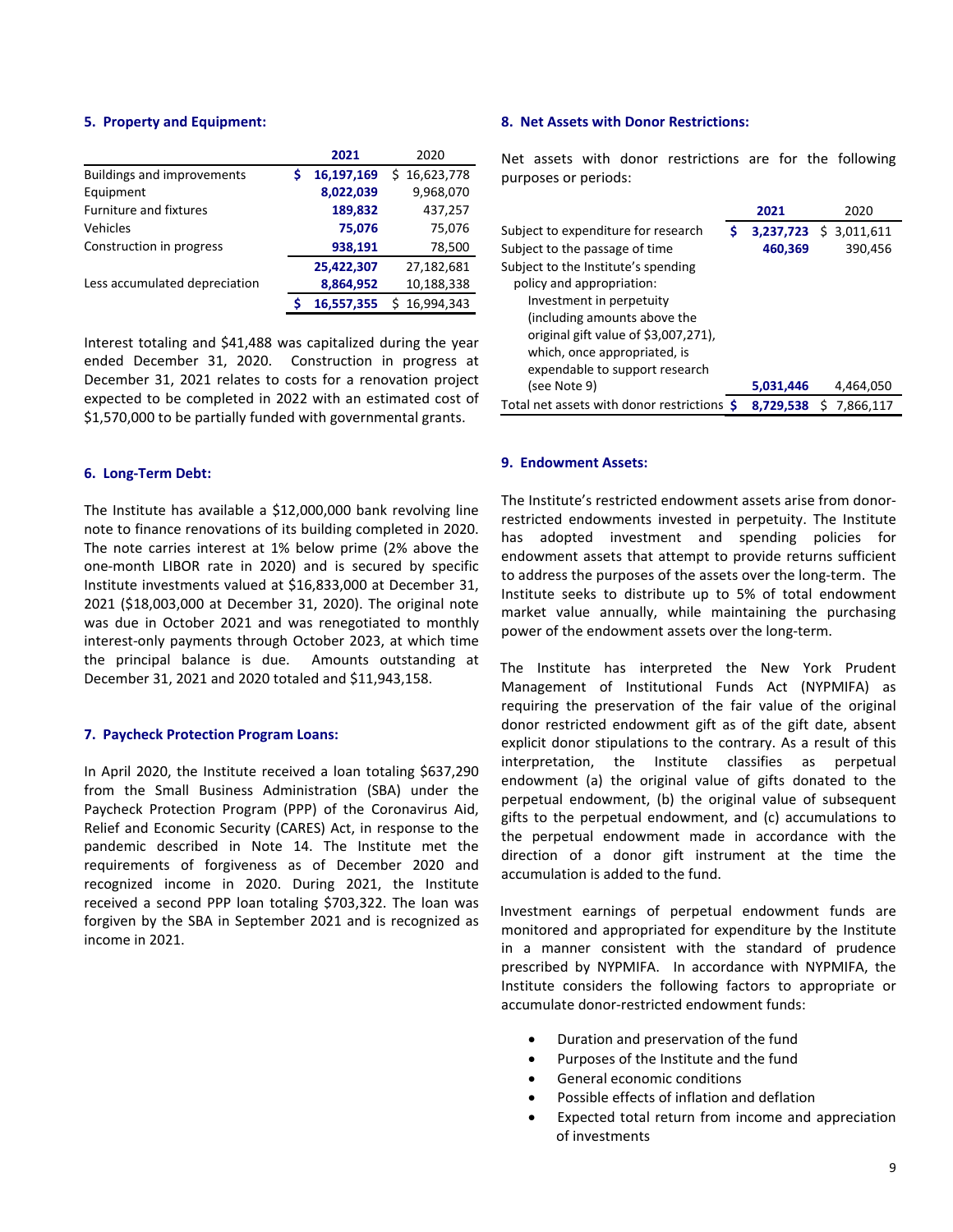- Other Institute resources
- When circumstances would otherwise warrant, alternatives to expenditure of the endowment fund, giving due consideration to the effect that such alternatives may have on the Institute
- Investment policy of the Institute

Investment gains (losses) related to the donor-restricted endowment are reported as increases (decreases) to net assets with donor restrictions until appropriated and expended in accordance with the Institute's spending policy. The Institute's restricted endowment assets activity for the years ended December 31, 2021 and 2020 is as follows:

|                                         | 2021                                 | 2020       |
|-----------------------------------------|--------------------------------------|------------|
| Endowment assets - beginning balance    | $\frac{1}{2}$ 4.464.050 \$ 4.475.656 |            |
| Investment gains, net of custodian fees | 567.396                              | 172.620    |
| Appropriations                          |                                      | (184, 226) |
| Endowment assets – ending balance       | $$5,031,446 \$4,464,050$             |            |

#### **10. Retirement Plan:**

The Institute sponsors a defined-contribution retirement plan covering substantially all full-time employees. The plan allows for discretionary employer matching contributions of up to 10% of salaries. The Institute's contributions to the plan amounted to \$235,793 and \$233,946 in 2021 and 2020.

#### **11. Related Party Transactions:**

The Institute receives voluntary contributions of New York State Masons through Masonic Brotherhood Foundation, Inc. In addition, other Masonic organizations throughout New York State contribute directly to the Institute. During the years ended December 31, 2021 and 2020, the Institute received contributions of \$28,980 and \$88,042 for operations through Masonic Brotherhood Foundation, Inc.

In addition, at December 31, 2021 and 2020, Masonic Brotherhood Foundation, Inc. held in a custodial account \$811,186 and \$660,677 of bequests on behalf of the Institute. Pursuant to accounting guidance, the investments remain as part of the foundation's net assets with all investment income disbursed to the Institute for its operations. Accordingly, such bequests are not recorded in the Institute's financial statements. Disbursements of investment income made to the Institute for 2021 and 2020 were \$18,322 and \$17,545.

The Institute is party to an agreement with Grand Lodge of Free and Accepted Masons of the State of New York (the Grand Lodge). The Grand Lodge provides services to promote the Institute's fundraising objectives for an annual fee of \$1 per Grand Lodge member through December 31, 2022. Annual expenses totaling \$30,900 and \$35,869 were incurred for the years ended December 31, 2021 and 2020. A total of \$29,720 was due to the Grand Lodge at December 31, 2020 for fundraising services and other expenses which is included in accrued expenses on the accompanying 2020 balance sheet. No amounts were outstanding at December 31, 2021.

The Institute's facilities are located on land owned by Masonic Care Community (MCC). The Institute pays a \$1 annual fee to the trustees of MCC for use of this land. Utilities and ground maintenance expenses related to the facilities are charged by MCC and totaled \$187,996 and \$154,678 for 2021 and 2020 and amounts totaling \$13,283 and \$26,486 are included in accounts payable on the accompanying balance sheets at December 31, 2021 and 2020. Additionally, the Institute leased a separate building from MCC through November 2021 and recognized expense totaling \$21,000 and \$3,000 in 2021 and 2020.

#### **12. Cash Flows Information:**

Net cash flows from operating activities reflect cash payments for noncapitalized interest totaling \$258,108 and \$276,620 for the years ended December 31, 2021 and 2020.

#### **13. Financial Assets Available for Operations:**

The Institute obtains financial assets generally through grants, contributions and fundraising efforts. The financial assets are acquired throughout the year to help meet the Institute's cash needs for general expenditures. The Institute's financial assets available within one year of the balance sheet date to meet cash needs for general expenditures consist of the following at December 31, 2021 and 2020:

|                                                                                                 | 2021          |    | 2020         |
|-------------------------------------------------------------------------------------------------|---------------|----|--------------|
| Cash                                                                                            | \$<br>702,927 | Ŝ  | 1,401,317    |
| Receivables                                                                                     | 3,846,045     |    | 3,071,059    |
| Investments                                                                                     | 32,635,484    |    | 28,899,883   |
| Less: investments restricted to<br>expenditure for research<br>Less: investments subject to the | (3,237,723)   |    | (3,011,611)  |
| Institute's spending policy and<br>appropriation<br>Less: investments held as collateral        | (5,031,446)   |    | (4,464,050)  |
| for bank debt                                                                                   | (16,832,826)  |    | (18,003,328) |
|                                                                                                 | 12,082,461    | -S | 7,893,270    |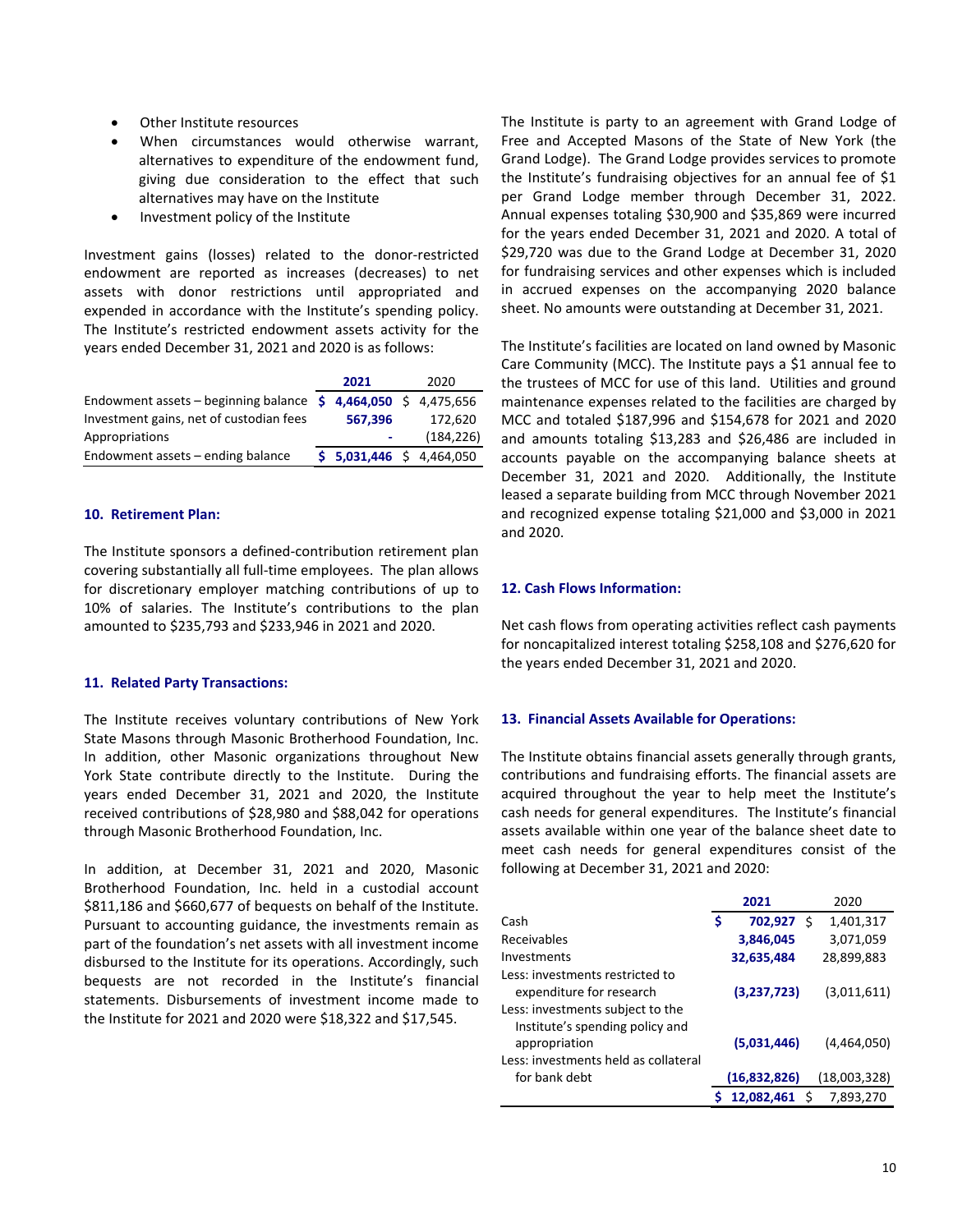#### **14. Risks and Uncertainties:**

The Institute is involved in legal proceedings which, in the opinion of management, will not have a material adverse impact upon the financial position of the Institute.

On January 31, 2020, the United States Secretary of Health and Human Services (HHS) declared a public health emergency related to the global spread of coronavirus COVID-19, and a pandemic was declared by the World Health Organization in February 2020. Efforts to fight the widespread disease included limiting or closing many businesses and resulted in a severe disruption of operations for organizations. Financial markets also experienced a significant decline in value. The extent of the impact of COVID-19 on the Institute's operational and financial resources will depend on further developments, including the duration and spread of the outbreak. While the research lab was classified as an "essential business" by the New York State Governor and could remain open during the crisis, the overall impact on suppliers, donors, grantors, and employees cannot be predicted at this time.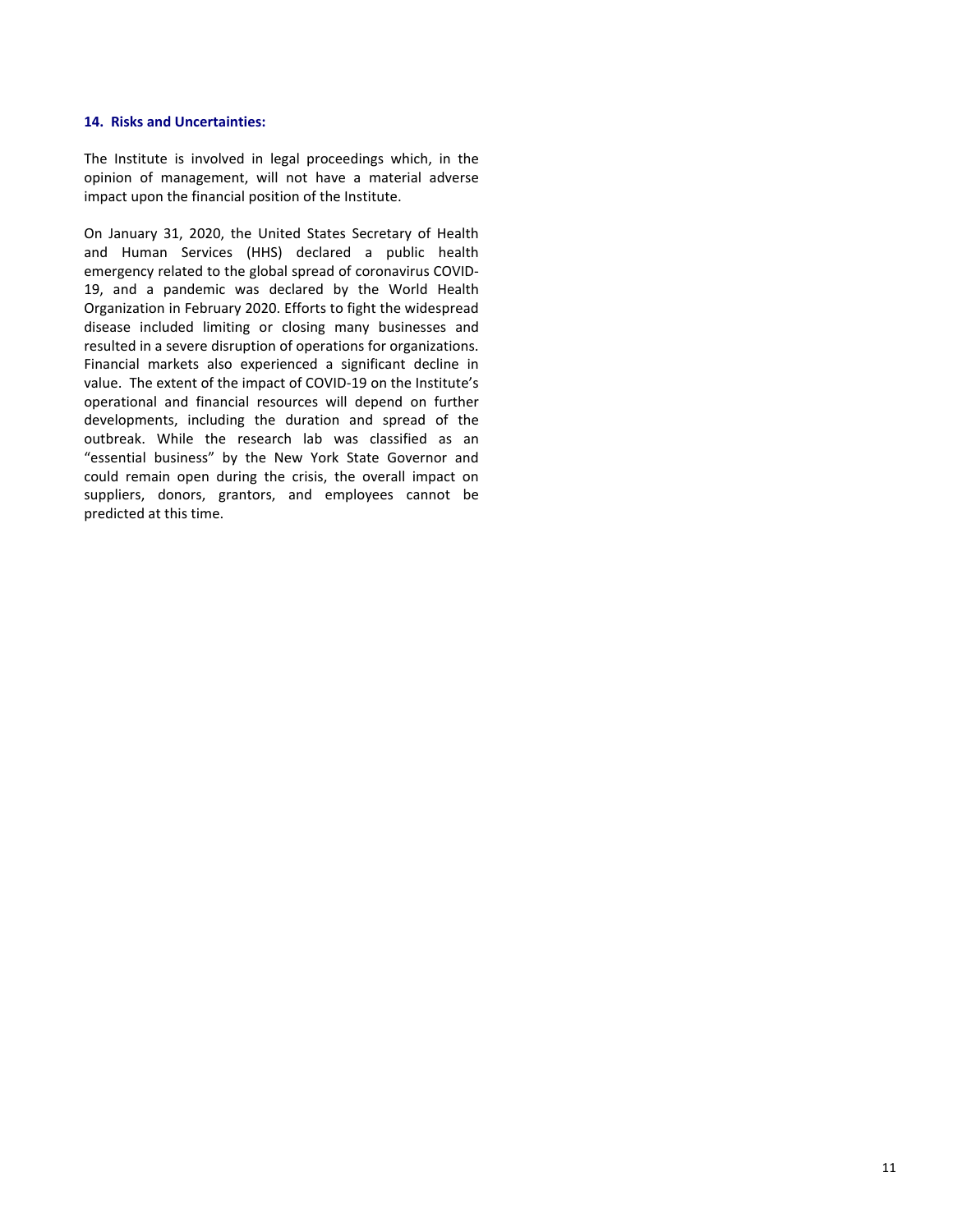# **Supplementary Information**

**Schedule of Expenditures of Federal Awards**

For the year ended December 31, 2021

| Federal Grantor/Pass-Through Grantor/Program Title<br>Research and Development Cluster:<br>U.S. Department of Defense: | Assistance<br><b>Listing Number</b> | Grantor<br>Number | <b>Expenditures</b>  |
|------------------------------------------------------------------------------------------------------------------------|-------------------------------------|-------------------|----------------------|
| Direct award:                                                                                                          |                                     |                   |                      |
| Military Medical Research and Development                                                                              | 12.420                              | LR200032          | -\$<br>$24,590-1$    |
| Passed through Vanderbilt University Medical Center:                                                                   |                                     |                   |                      |
| Military Medical Research and Development                                                                              | 12.420                              | 1810536           | 25,801               |
| U.S. Department of Veteran Affairs:                                                                                    |                                     |                   |                      |
| Direct award:                                                                                                          |                                     |                   |                      |
| Intergovernmental Personnel Act                                                                                        | 64.XXX                              | n/a               | 9,812                |
| U.S. Department of Health and Human Services:                                                                          |                                     |                   |                      |
| Passed through The Brigham and Women's Hospital, Inc.:                                                                 |                                     |                   |                      |
| Cancer Biology Research                                                                                                | 93.396                              | 190838            | 20,744               |
| Direct awards:                                                                                                         |                                     |                   |                      |
| Cardiovascular Diseases Research                                                                                       | 93.837                              | 102368            | 661,859 <sup>2</sup> |
| Cardiovascular Diseases Research                                                                                       | 93.837                              | 140187            | 196,388              |
| Cardiovascular Diseases Research                                                                                       | 93.837                              | 147044            | 260,930              |
|                                                                                                                        |                                     |                   | 1,119,177            |
| Passed through The Brigham and Women's Hospital, Inc.:                                                                 |                                     |                   |                      |
| Cardiovascular Diseases Research                                                                                       | 93.837                              | 148207            | 60,561               |
| Cardiovascular Diseases Research                                                                                       | 93.837                              | 115141            | 24,039               |
| Cardiovascular Diseases Research                                                                                       | 93.837                              | 148355            | 52,105               |
|                                                                                                                        |                                     |                   | 136,705              |
| Passed through Norfolk State University:                                                                               |                                     |                   |                      |
| Cardiovascular Diseases Research                                                                                       | 93.837                              | 145530            | 26,862               |
| Passed through Regents of the University of Michigan:                                                                  |                                     |                   |                      |
| <b>Blood Diseases and Resources Research</b>                                                                           | 93.839                              | 144550            | 73,157               |
| Passed through Vanderbilt University Medical Center:                                                                   |                                     |                   |                      |
| <b>Biomedical Research and Research Training</b>                                                                       | 93.859                              | 126062            | 32,241               |
| <b>Total Expenditures of Federal Awards</b>                                                                            |                                     |                   | 1,469,089<br>Ş       |
|                                                                                                                        |                                     |                   |                      |

1 *Includes subrecipient award of \$3,357*

 $^2$  Includes subrecipient award of \$144,357  $\hskip 3cm 12$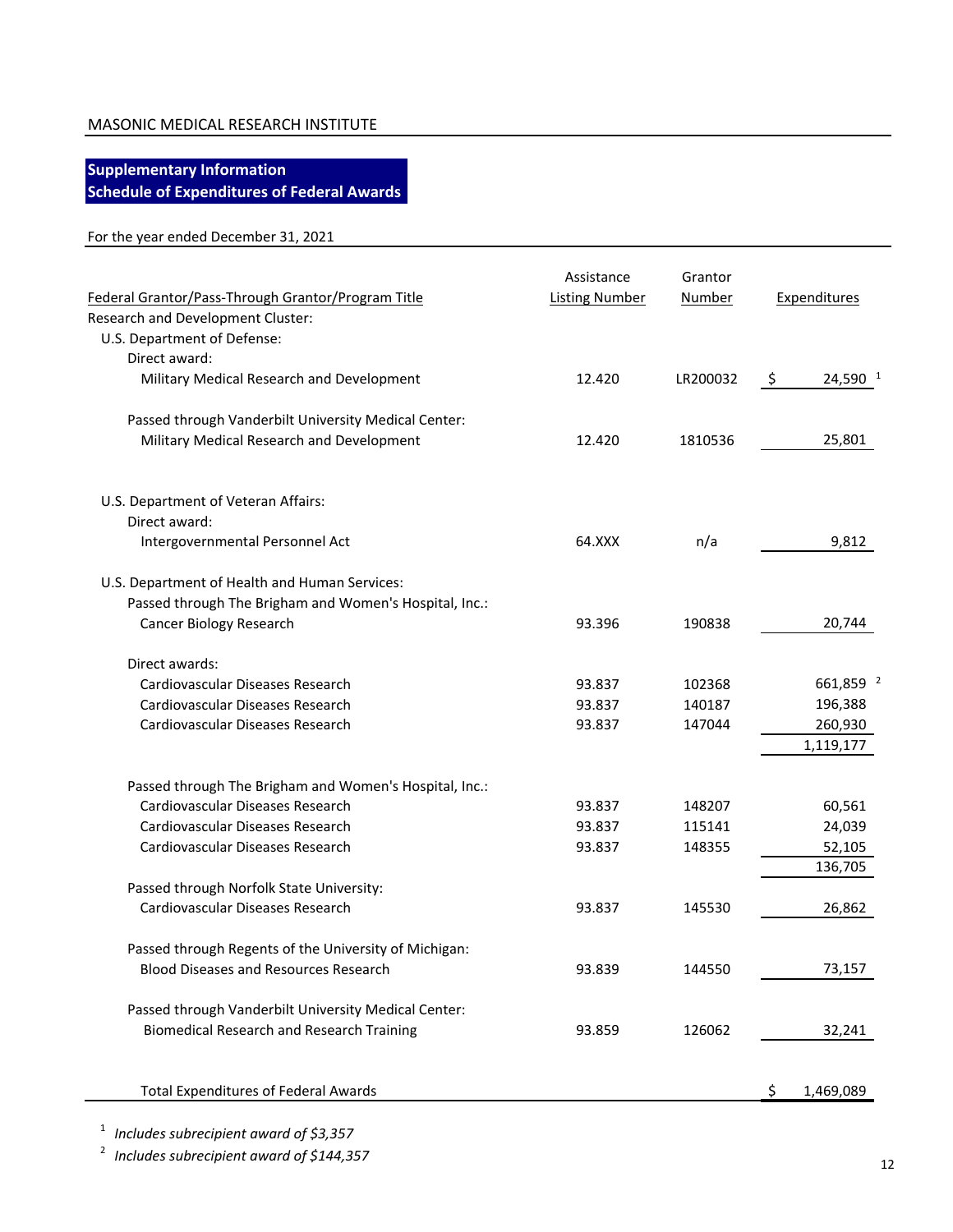#### **Notes to Schedule of Expenditures of Federal Awards**

#### **1. Summary of Significant Accounting Policies:**

#### **Basis of Presentation:**

The accompanying schedule of expenditures of federal awards (SEFA) presents the activity of all federal award programs administered by Masonic Medical Research Laboratory, dba Masonic Medical Research Institute (the Institute), an entity defined in Note 1 to the Institute's basic financial statements. Federal awards received directly from federal agencies, as well as federal awards passed through from other governmental agencies, are included on the SEFA.

Expenditures are calculated as required by the Uniform Guidance or the applicable program and do not constitute actual program disbursements.

#### **Basis of Accounting:**

The Institute uses the accrual basis of accounting for each federal program, consistent with the financial statements.

The amounts reported as federal expenditures generally were obtained from the appropriate federal financial reports for the applicable programs and periods. The amounts reported in these federal financial reports are prepared from records maintained for each program, which are periodically reconciled with the Institute's financial reporting system.

#### **Indirect Costs:**

The Institute has elected not to use the 10% de minimis indirect cost rate as allowed under the Uniform Guidance. Rather, the Institute applies an indirect cost rate as permitted by the grant agreements.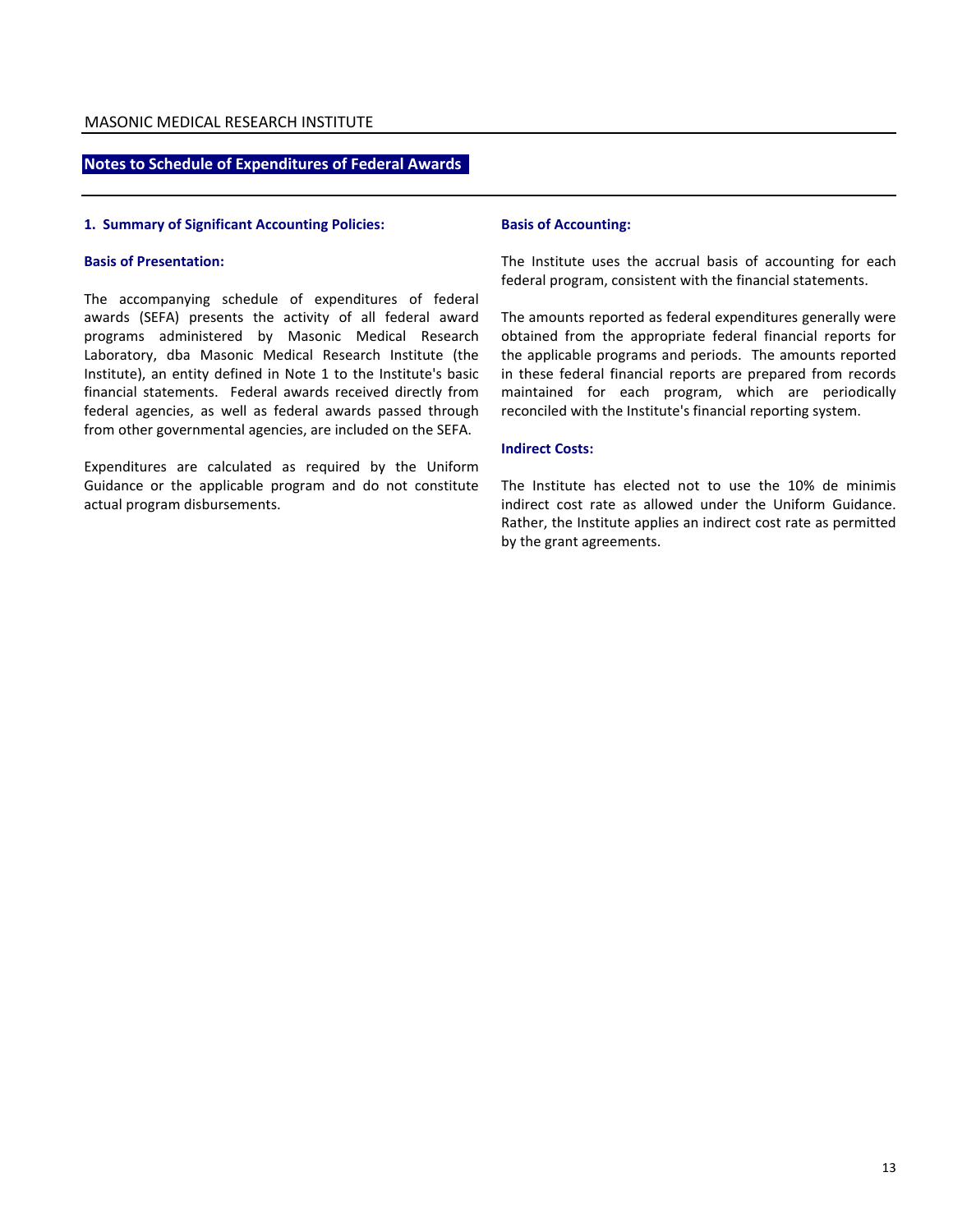# Lumsden **III**<br>McCormick

Cyclorama Building | 369 Franklin Street | Buffalo, NY 14202

CERTIFIED PUBLIC ACCOUNTANTS

p:716.856.3300 | f:716.856.2524 | www.LumsdenCPA.com

# **INDEPENDENT AUDITORS' REPORT ON INTERNAL CONTROL OVER FINANCIAL REPORTING AND ON COMPLIANCE AND OTHER MATTERS BASED ON AN AUDIT OF FINANCIAL STATEMENTS PERFORMED IN ACCORDANCE WITH** *GOVERNMENT AUDITING STANDARDS*

The Board of Directors Masonic Medical Research Laboratory, dba Masonic Medical Research Institute

We have audited, in accordance with the auditing standards generally accepted in the United States of America and the standards applicable to financial audits contained in *Government Auditing Standards* issued by the Comptroller General of the United States, the financial statements of Masonic Medical Research Laboratory, dba Masonic Medical Research Institute (the Institute), which comprise the balance sheet as of December 31, 2021, and the related statements of activities, functional expenses, and cash flows, for the year then ended, and the related notes to the financial statements and have issued our report thereon dated March 23, 2022.

#### **Report on Internal Control over Financial Reporting**

In planning and performing our audit of the financial statements, we considered the Institute's internal control over financial reporting (internal control) as a basis for designing audit procedures that are appropriate in the circumstances for the purpose of expressing our opinion on the financial statements, but not for the purpose of expressing an opinion on the effectiveness of the Institute's internal control. Accordingly, we do not express an opinion on the effectiveness of the Institute's internal control.

A deficiency in internal control exists when the design or operation of a control does not allow management or employees, in the normal course of performing their assigned functions, to prevent, or detect and correct, misstatements on a timely basis. A material weakness is a deficiency, or a combination of deficiencies, in internal control such that there is a reasonable possibility that a material misstatement of the entity's financial statements will not be prevented, or detected and corrected on a timely basis. A significant deficiency is a deficiency, or a combination of deficiencies, in internal control that is less severe than a material weakness, yet important enough to merit attention by those charged with governance.

Our consideration of internal control was for the limited purpose described in the first paragraph of this section and was not designed to identify all deficiencies in internal control that might be material weaknesses or significant deficiencies. Given these limitations, during our audit we did not identify any deficiencies in internal control that we consider to be material weaknesses. However, material weaknesses or significant deficiencies may exist that have not been identified.

#### **Report on Compliance and Other Matters**

As part of obtaining reasonable assurance about whether the Institute's financial statements are free from material misstatement, we performed tests of its compliance with certain provisions of laws, regulations, contracts, and grant agreements, noncompliance with which could have a direct and material effect on the financial statements. However, providing an opinion on compliance with those provisions was not an objective of our audit, and accordingly, we do not express such an opinion. The results of our tests disclosed no instances of noncompliance or other matters that are required to be reported under *Government Auditing Standards*.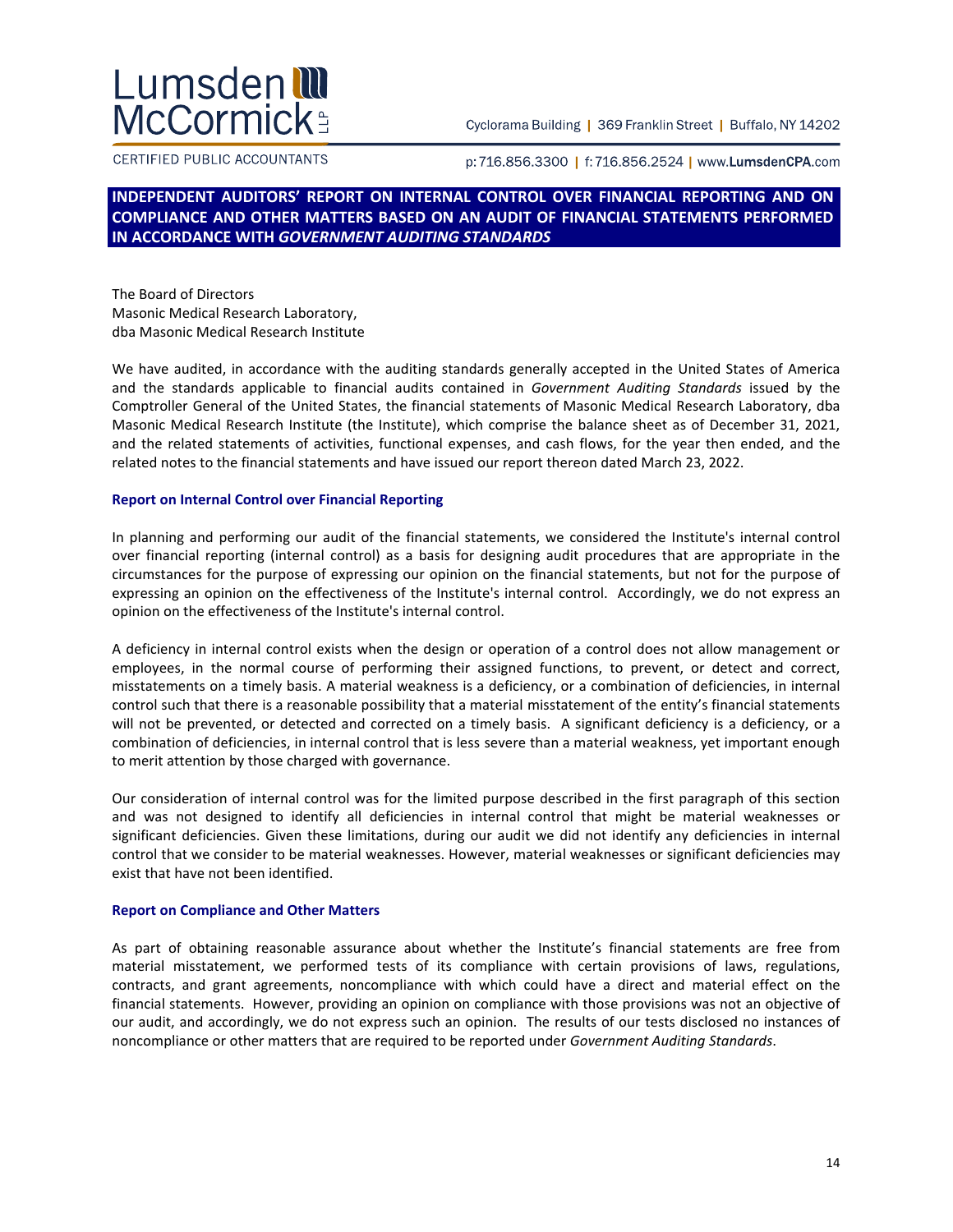#### **Purpose of this Report**

The purpose of this report is solely to describe the scope of our testing of internal control and compliance and the results of that testing, and not to provide an opinion on the effectiveness of the Institute's internal control or on compliance. This report is an integral part of an audit performed in accordance with *Government Auditing Standards* in considering the Institute's internal control and compliance. Accordingly, this communication is not suitable for any other purpose.

fimilen & McCornick, 220

March 23, 2022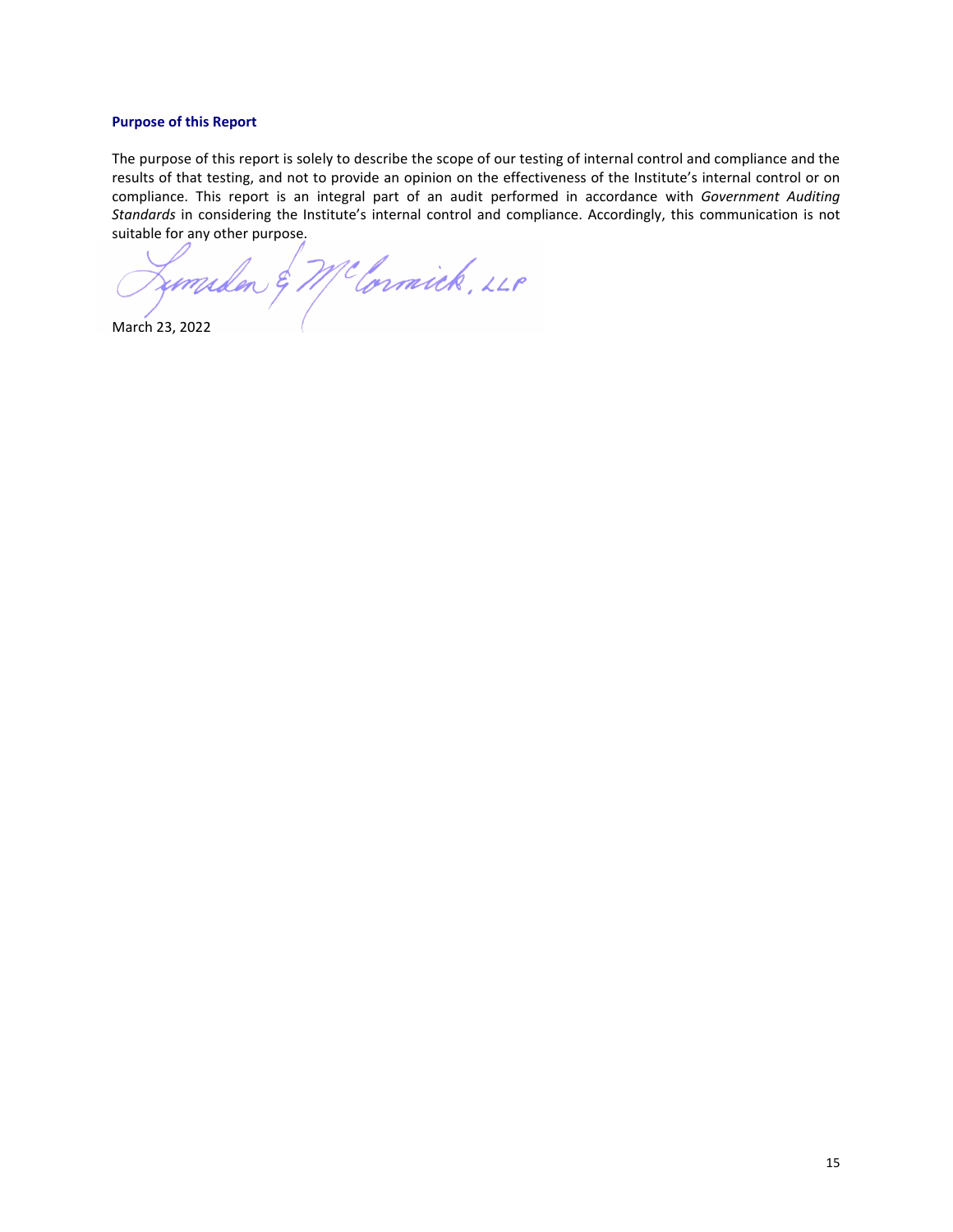# Lumsden **III**<br>McCormick

Cyclorama Building | 369 Franklin Street | Buffalo, NY 14202

CERTIFIED PUBLIC ACCOUNTANTS

p:716.856.3300 | f:716.856.2524 | www.LumsdenCPA.com

# **INDEPENDENT AUDITORS' REPORT ON COMPLIANCE FOR EACH MAJOR FEDERAL PROGRAM AND ON INTERNAL CONTROL OVER COMPLIANCE REQUIRED BY THE UNIFORM GUIDANCE**

The Board of Directors Masonic Medical Research Laboratory, dba Masonic Medical Research Institute

#### **Report on Compliance for Each Major Federal Program**

#### *Opinion on Each Major Federal Program*

We have audited the compliance of Masonic Medical Research Laboratory, dba Masonic Medical Research Institute (the Institute) with the types of compliance requirements described in the OMB *Compliance Supplement* that could have a direct and material effect on each of the Institute's major federal programs for the year ended December 31, 2021. The Institute's major federal programs are identified in the summary of auditors' results section of the accompanying schedule of findings and questioned costs.

In our opinion, the Institute complied, in all material respects, with the compliance requirements referred to above that could have a direct and material effect on each of its major federal programs for the year ended December 31, 2021.

#### *Basis for Opinion on Each Major Federal Program*

We conducted our audit of compliance in accordance with auditing standards generally accepted in the United States of America (GAAS); the standards applicable to financial audits contained in *Government Auditing Standards*  issued by the Comptroller General of the United States (*Government Auditing Standards*); and the audit requirements of Title 2 U.S. *Code of Federal Regulations* Part 200, *Uniform Administrative Requirements, Cost Principles, and Audit Requirements for Federal Awards* (Uniform Guidance). Our responsibilities under those standards and the Uniform Guidance are further described in the Auditors' Responsibilities for the Audit of Compliance section of our report.

We are required to be independent of the Institute and to meet our other ethical responsibilities, in accordance with relevant ethical requirements relating to our audit. We believe that the audit evidence we have obtained is sufficient and appropriate to provide a basis for our opinion on compliance for each major federal program. Our audit does not provide a legal determination of the Institute's compliance with the compliance requirements referred to above.

#### *Responsibilities of Management for Compliance*

Management is responsible for compliance with the requirements referred to above and for the design, implementation, and maintenance of effective internal control over compliance with the requirements of laws, statutes, regulations, rules and provisions of contracts or grant agreements applicable to the Institute's federal programs.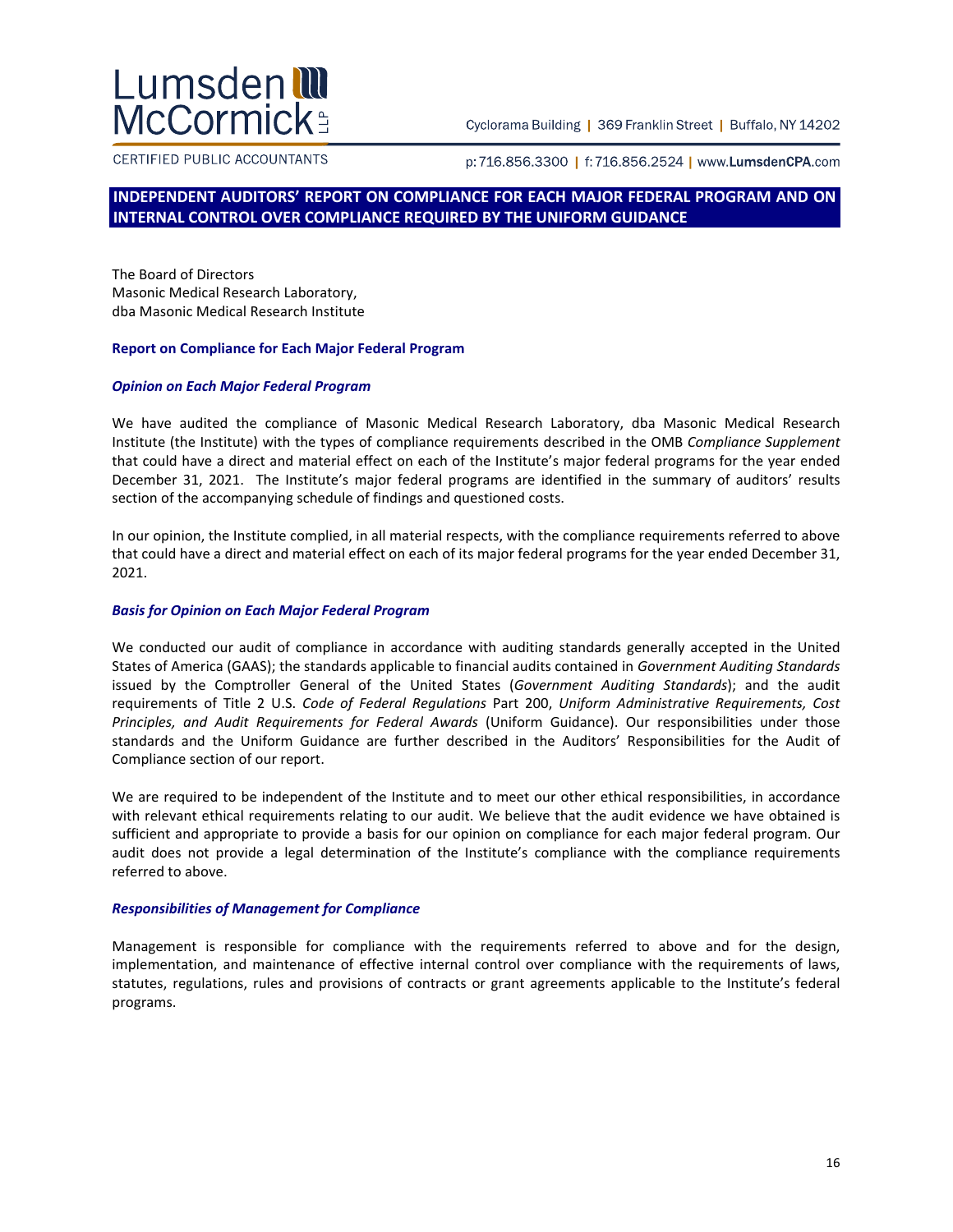#### *Auditors' Responsibilities for the Audit of Compliance*

Our objectives are to obtain reasonable assurance about whether material noncompliance with the compliance requirements referred to above occurred, whether due to fraud or error, and express an opinion on the Institute's compliance based on our audit. Reasonable assurance is a high level of assurance but is not absolute assurance and therefore is not a guarantee that an audit conducted in accordance with GAAS, *Government Auditing Standards*, and the Uniform Guidance will always detect material noncompliance when it exists. The risk of not detecting material noncompliance resulting from fraud is higher than for that resulting from error, as fraud may involve collusion, forgery, intentional omissions, misrepresentations, or the override of internal control. Noncompliance with the compliance requirements referred to above is considered material, if there is a substantial likelihood that, individually or in the aggregate, it would influence the judgment made by a reasonable user of the report on compliance about the Institute's compliance with the requirements of each major federal program as a whole.

In performing an audit in accordance with GAAS, *Government Auditing Standards*, and the Uniform Guidance, we:

- Exercise professional judgment and maintain professional skepticism throughout the audit.
- Identify and assess the risks of material noncompliance, whether due to fraud or error, and design and perform audit procedures responsive to those risks. Such procedures include examining, on a test basis, evidence regarding the Institute's compliance with the compliance requirements referred to above and performing such other procedures as we considered necessary in the circumstances.
- Obtain an understanding of the Institute's internal control over compliance relevant to the audit in order to design audit procedures that are appropriate in the circumstances and to test and report on internal control over compliance in accordance with the Uniform Guidance, but not for the purpose of expressing an opinion on the effectiveness of the Institute's internal control over compliance. Accordingly, no such opinion is expressed.

We are required to communicate with those charged with governance regarding, among other matters, the planned scope and timing of the audit and any significant deficiencies and material weaknesses in internal control over compliance that we identified during the audit.

#### **Report on Internal Control Over Compliance**

A deficiency in internal control over compliance exists when the design or operation of a control over compliance does not allow management or employees, in the normal course of performing their assigned functions, to prevent, or detect and correct, noncompliance with a type of compliance requirement of a federal program on a timely basis. A material weakness in internal control over compliance is a deficiency, or a combination of deficiencies, in internal control over compliance, such that there is a reasonable possibility that material noncompliance with a type of compliance requirement of a federal program will not be prevented, or detected and corrected, on a timely basis. A significant deficiency in internal control over compliance is a deficiency, or a combination of deficiencies, in internal control over compliance with a type of compliance requirement of a federal program that is less severe than a material weakness in internal control over compliance, yet important enough to merit attention by those charged with governance.

Our consideration of internal control over compliance was for the limited purpose described in the Auditors' Responsibilities for the Audit of Compliance section above and was not designed to identify all deficiencies in internal control over compliance that might be material weaknesses or significant deficiencies in internal control over compliance. Given these limitations, during our audit we did not identify any deficiencies in internal control over compliance that we consider to be material weaknesses, as defined above. However, material weaknesses or significant deficiencies in internal control over compliance may exist that were not identified.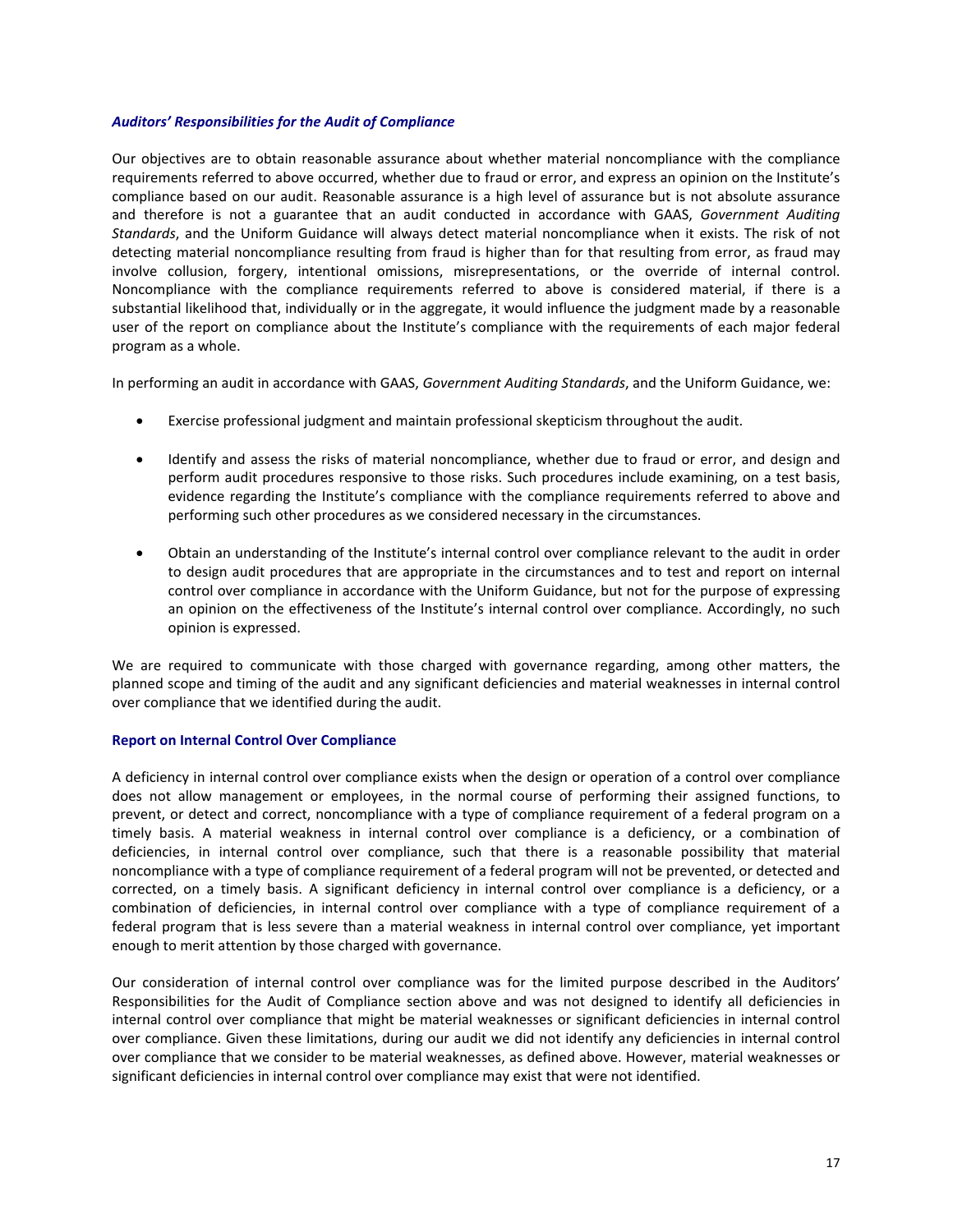Our audit was not designed for the purpose of expressing an opinion on the effectiveness of internal control over compliance. Accordingly, no such opinion is expressed.

The purpose of this report on internal control over compliance is solely to describe the scope of our testing of internal control over compliance and the results of that testing based on the requirements of the Uniform Guidance. Accordingly, this report is not suitable for any other purpose.

Jimulen & McCornick, 22.P